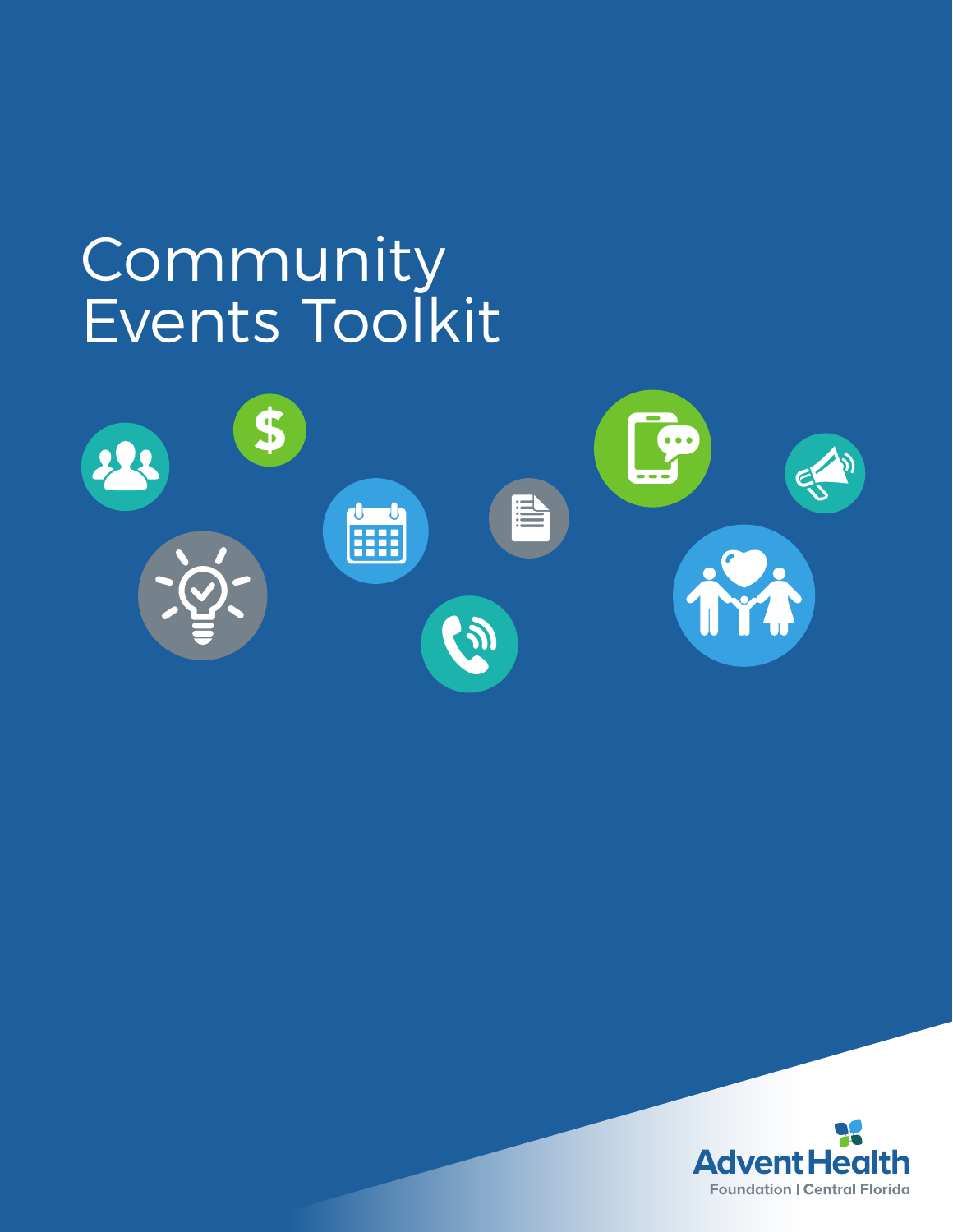## Table of Contents

- [Introduction](#page-2-0)
- [About AdventHealth Foundation Central Florida](#page-3-0)
- [Eleven Steps to a Successful Event](#page-4-0)
- [How We Can Help](#page-6-0)
- [FAQ's](#page-7-0)
- [Event Resources and Templates](#page-8-0) 
	- [Areas To Support](#page-8-0)
	- [Fundraising Ideas](#page-9-0)
	- [Sample Action Plan](#page-10-0)
	- [Charity Walk/Run Action Plan](#page-11-0)
	- [Budget Template](#page-12-0)
	- [Online Fundraising Tips](#page-13-0)
	- [Digital Media Guide](#page-14-0)
	- [Brand Guide](#page-16-0)

### [Contact Us](#page-17-0)

#### [Forms](#page-18-0)

- [Community Event Application](#page-18-0)
- [Round Up/Give Back Application](#page-20-0)
- [Community Event Donation Submission Form](#page-21-0)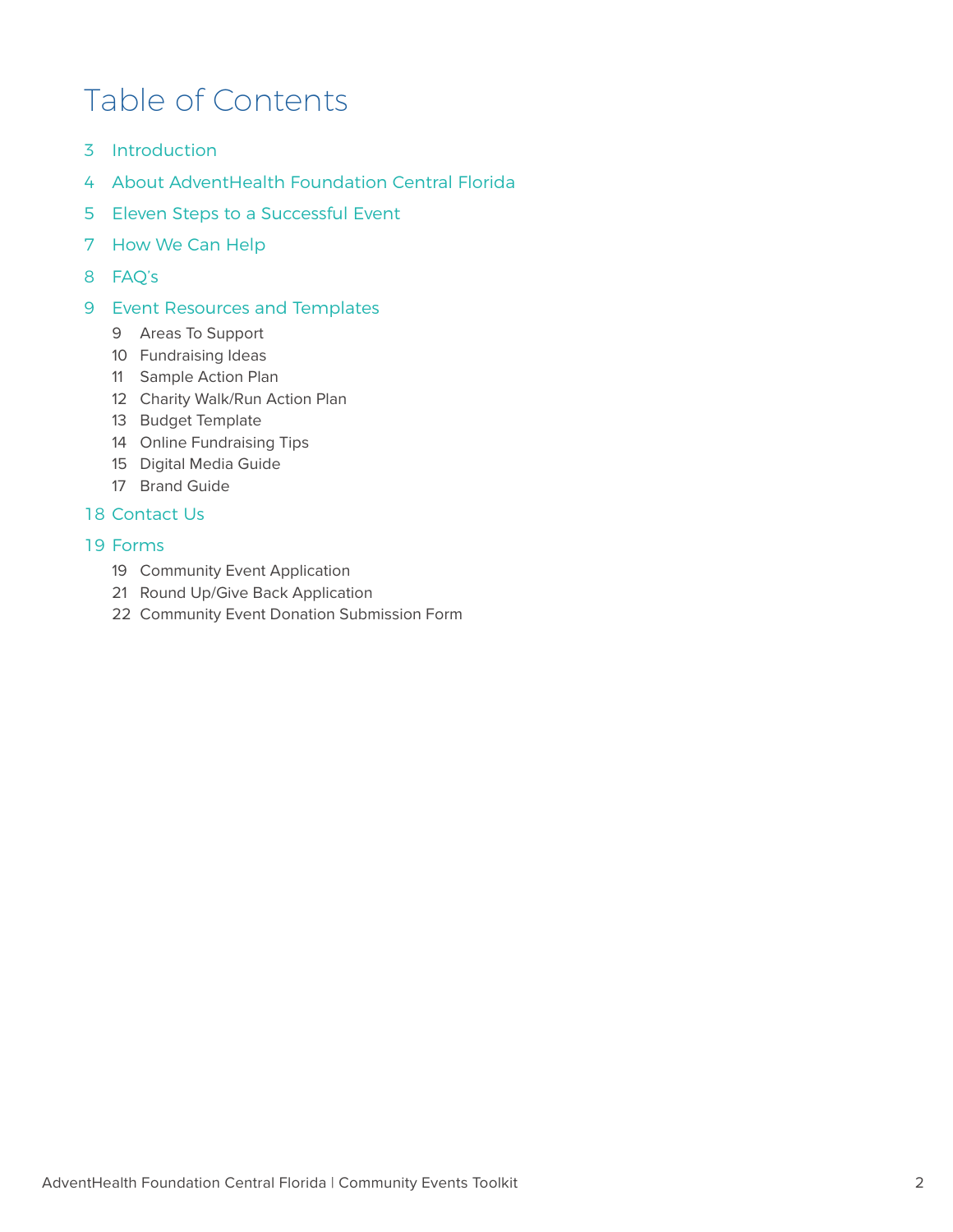## <span id="page-2-0"></span>Thank You For Your Generosity

On behalf of AdventHealth Foundation Central Florida, thank you for your interest in supporting patients and services at AdventHealth. In partnership with generous people like you, we dedicate ourselves to the great purpose of healing and enriching lives in Central Florida and beyond.

In 1886, a small group of Adventist Christians opened the Health Reform Institute in Battle Creek, Michigan. By 1908, the Seventh-day Adventist Church had expanded to include 33 hospitals across the world. This expansion included Florida Sanitarium, now known as AdventHealth. Generosity has been part of our legacy since we were founded in 1908. With only \$4.83 in the treasury, AdventHealth's founders knew they needed the support of their neighbors. Inspired by our mission of extending the healing ministry of Christ, the community united to donate \$9,000 to buy the hospital's first building. Today, we have grown to include thousands of skilled and compassionate employees who are dedicated to caring for the very community that put its trust in our mission more than a century ago.

As you go into the community and unite together, we've prepared this community events toolkit as a stepby-step guide to help plan and organize your event from start to finish. We want to help you as you help us continue our legacy.

Thank you for supporting AdventHealth and our mission to *extend the healing ministry of Christ.* 

#### **David Collis** *President AdventHealth Foundation Central Florida*



*Kellogg's Corn Flakes is a registered trademark of the Kellogg Company.*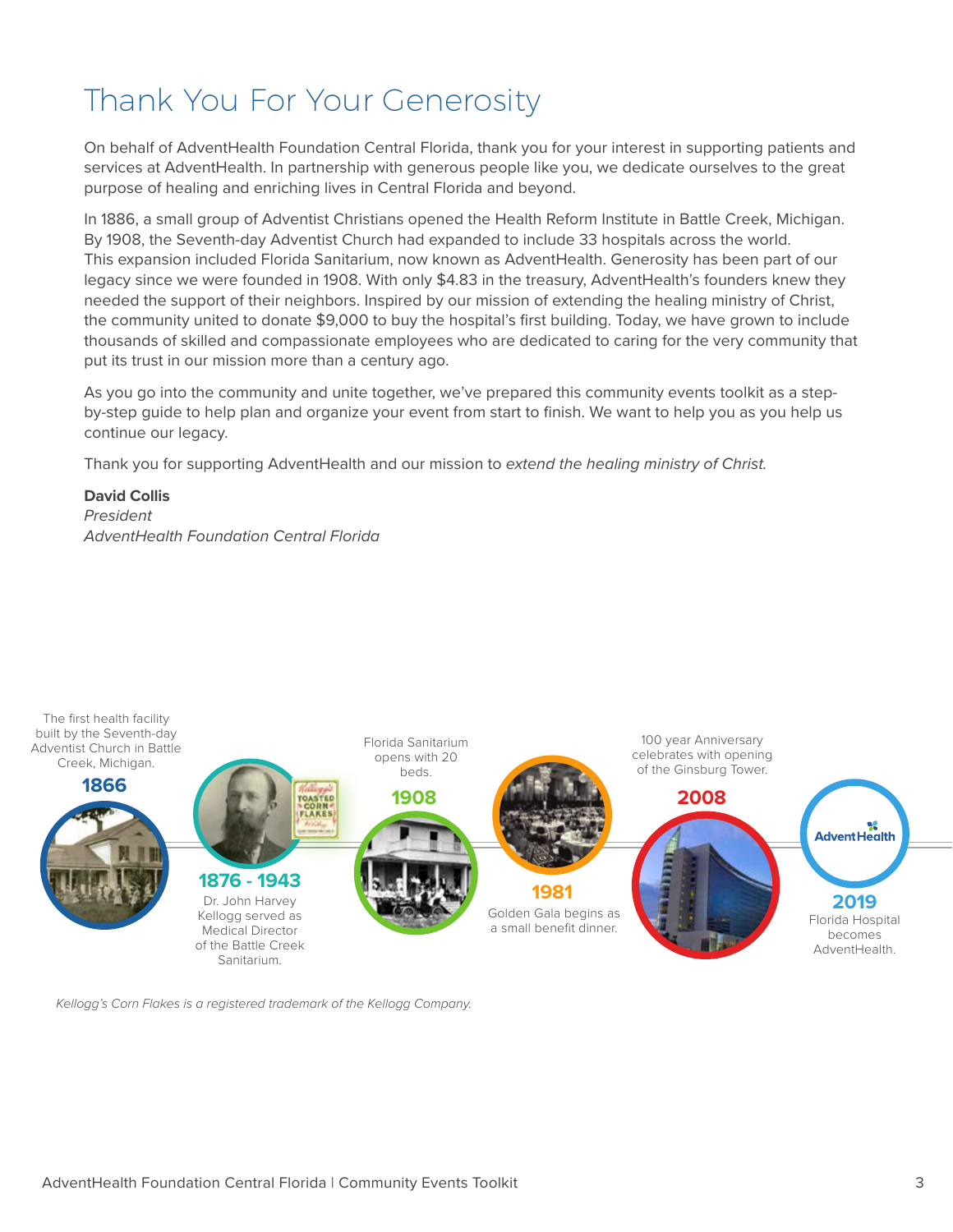## <span id="page-3-0"></span>About AdventHealth Foundation Central Florida

Our foundation supports programs and services at AdventHealth through a multitude of gifts from local, passionate community members invested in creating a whole-person health experience. View a few key areas where your generosity has helped patients and families by achieving wellness of the body, mind and spirit.



## **AdventHealth Cancer Institute:**

**More than 9,000 mammograms provided to uninsured women Raised over \$19,194,524**



**Cardiovascular Institute: 21,000 uninsured patient visits to the Trina Hidalgo Heart Care Center Raised over \$9,868,602**



## AdventHealth

*In the beginning:*

30 DOCTORS

1 UNIQUE FACILITY

106 **PATIENTS SERVED** 

*Today:*

MORE THAN 80,000 PHYSICIANS AND STAFF

47 AWARD-WINNING HOSPITALS IN NINE STATES

5 MILLION+ PATIENTS SERVED ANNUALLY

*\*The stats above showcase your impact from 2009 - 2016.*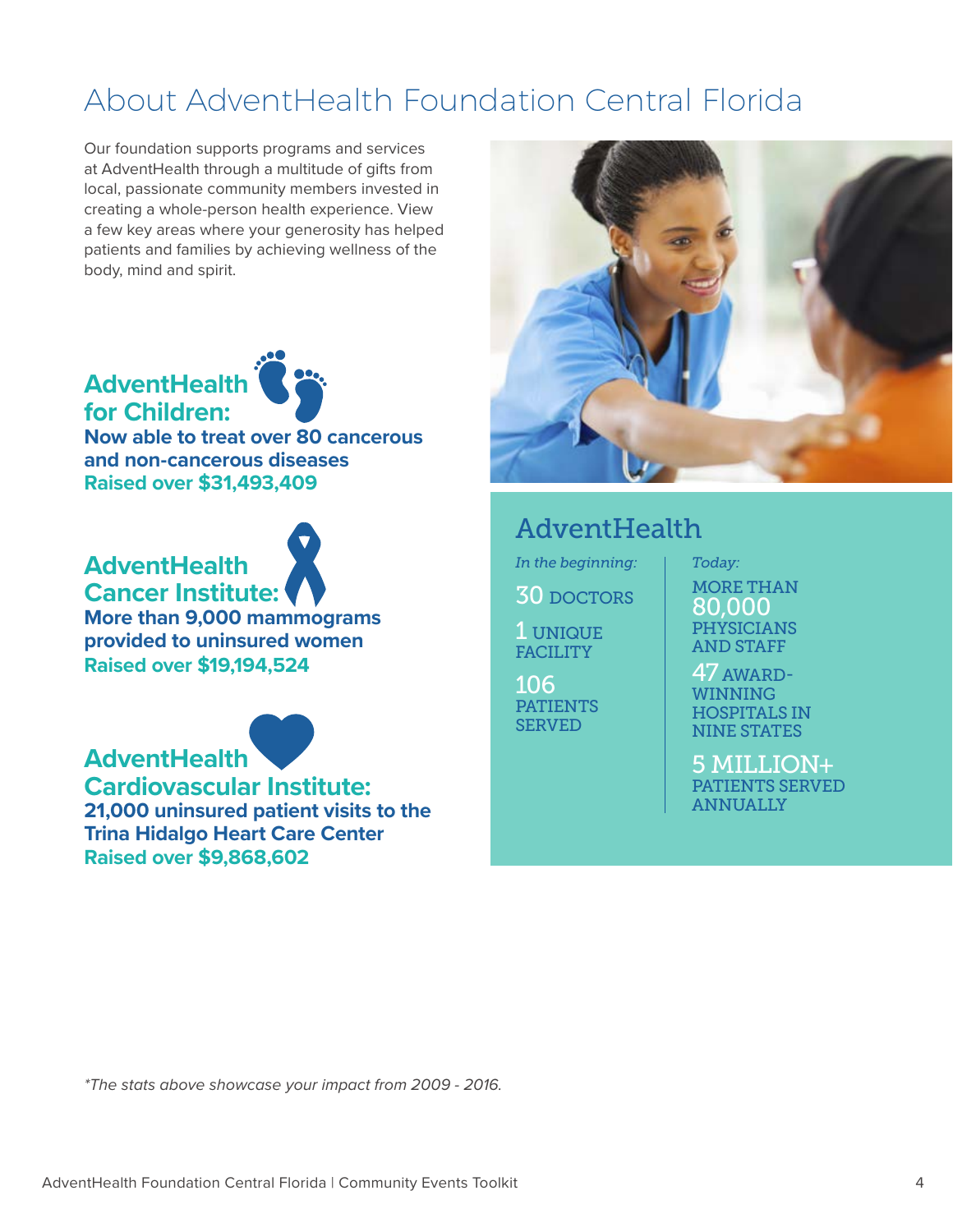## <span id="page-4-0"></span>Eleven Steps to a Successful Event

Thank you for your commitment to AdventHealth and your interest in holding a community event. Below is a step-by-step list to help you in your planning process.



## 1. Form a Planning Committee

## 2. Brainstorm and Set Goals

� What type of event would you like to host? Use our **[Fundraising Ideas](#page-9-0)** for inspiration.

- $\Box$  What is your fundraising goal?
- □ How do you plan on fundraising? Check out our **[Online Fundraising Tips.](#page-13-0)**
- $\Box$  Who is most likely to attend your event?
- $\Box$  What inspires you to host an event benefiting AdventHealth?



## 3. Create a Budget

 $\Box$  We recommend maintaining your costs at no more than 40% of your budget.

□ Use our **[Budget Template](#page-12-0)** as a guide.

### 4. Schedule Your Event – Date, Time, Venue

 $\Box$  Remember to check for conflicting events on community calendars.

## 5. Tell Us About Your Event

#### � Complete our **[Community Event Application](#page-18-0).**

� After your application has been approved, an **AdventHealth [Foundation Central Florida](mailto:Emily.Allen%40adventhealth.com?subject=)  [Representative](mailto:Emily.Allen%40adventhealth.com?subject=)** will contact you to discuss your event.

## 6. Plan Ahead

#### □ Use our **[Action Plan Worksheet](#page-10-0)**.

□ If you're organizing a charity walk/run, we have our very own special **[Action Plan Worksheet](#page-11-0)** for you.



### 7. Fundraise

- � **Online:** Your **AdventHealth [Foundation Central Florida Representati](mailto:Emily.Allen%40adventhealth.com?subject=)ve** will discuss options with you to set up your own personal or group fundraising page.
- □ **Offline:** Collect credit, cash or check payments accurately with your donation form within 60 days of the event.



### 8. Promote Your Event

� Decide how you will let the community know about your event. Check out our **Digita[l Media](#page-14-0)  [Guide](#page-14-0)** for useful digital tactics.

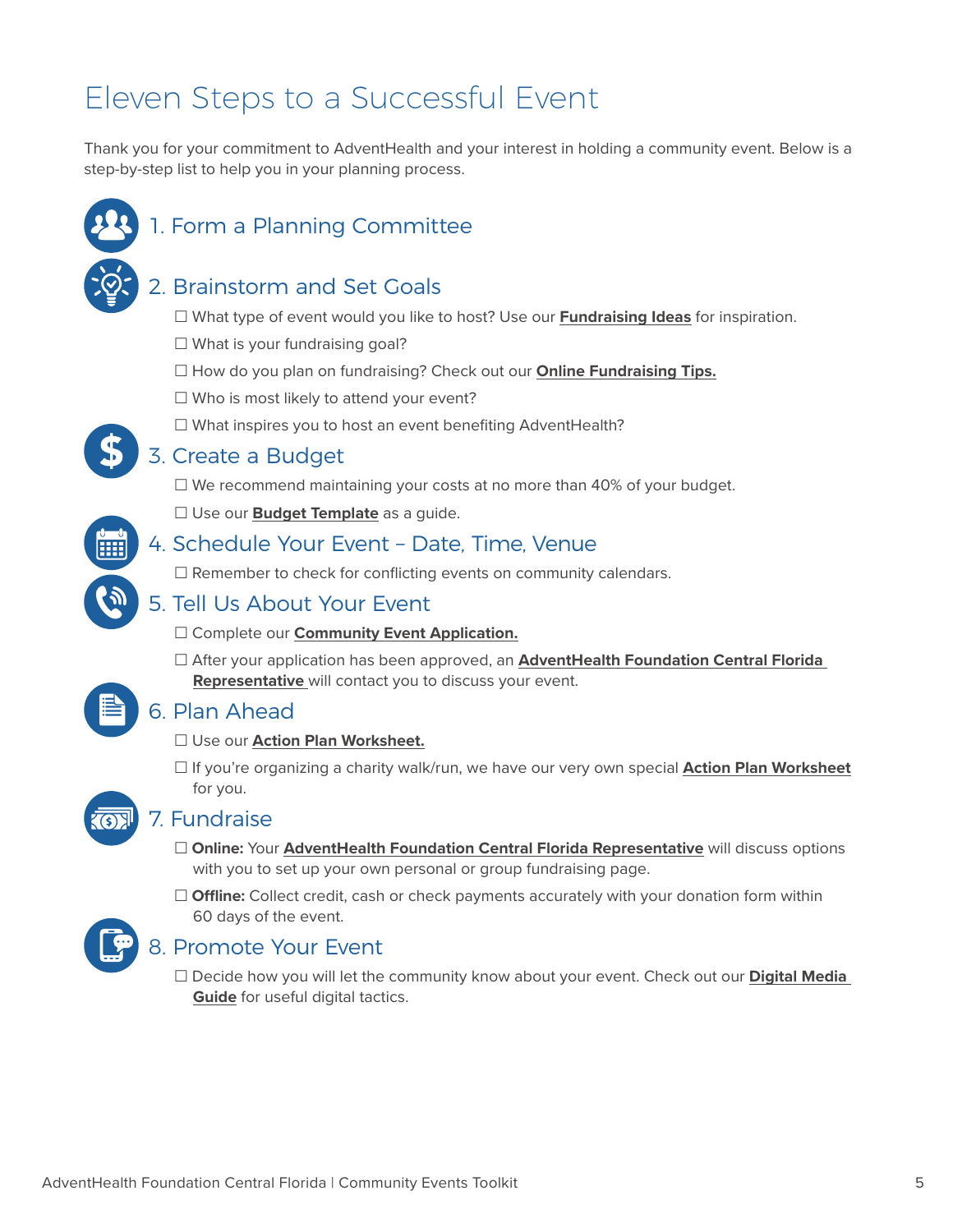## Eleven Steps to a Successful Event



## 9. Host Your Event

 $\Box$  All your hard work will be showcased on event day! In this busy time, remember the real purpose of this event and why you felt led to help the patients, families and various services at AdventHealth.

## 10. Post-Event Management

 $\Box$  Here are some items to think about as you wrap-up your event:

- Invoices/Payments collect any outstanding payments and take care of any outstanding vendors that need to be paid.
- Finalize your budget how much did you raise after expenses?
- Submit your proceeds to AdventHealth Foundation Central Florida within 60 days of your event and within the calendar year. All donations can be mailed in with one check payable to AdventHealth Foundation Central Florida:

**AdventHealth Foundation Central Florida ATTN: Special Events 2710 North Orange Avenue, Suite 200 Orlando, FL 32804**

*Please include your event name in the memo line.* 

- $\Box$  Perform an event analysis with your event committee what went well and what could be done better next year?
- $\Box$  Thank your committee and your donors.
- $\Box$  Start planning for next year!

### 11. Share Your Success!

 $\Box$  The AdventHealth Foundation Central Florida team loves to celebrate your success and the impact you make at AdventHealth! After the conclusion of your event, we can schedule a check presentation and share your generosity on our social media channels.

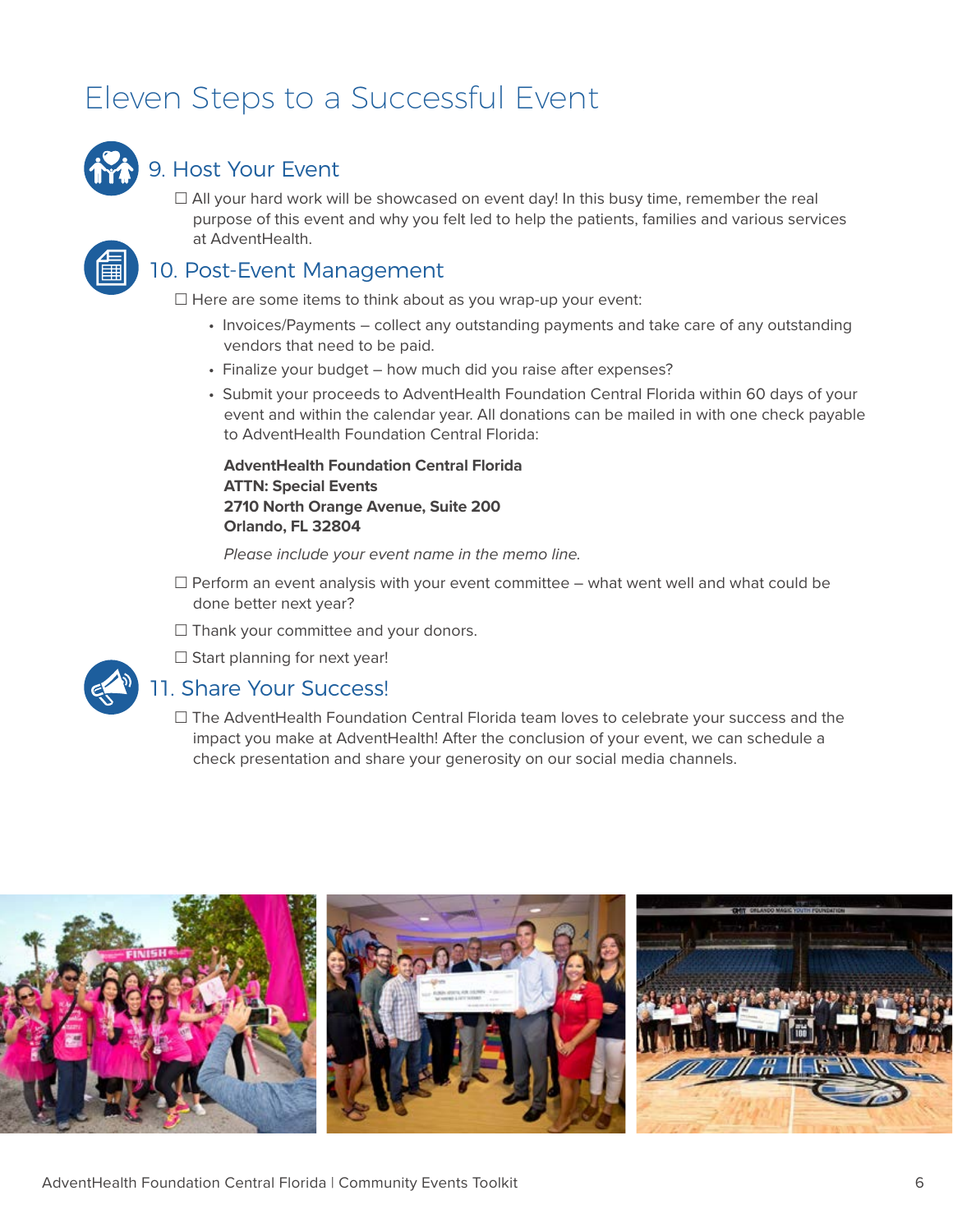## <span id="page-6-0"></span>How We Can Help

**We want your event to be as successful as possible and look forward to supporting your fundraising efforts. Here are some ways we can help:**

- Determine what area to support at AdventHealth. We have a variety of options if you haven't already chosen what speaks to your heart.
- Provide steps to a successful event and fundraising best practices including templates, digital tactics and success stories from previous community fundraisers.
- Attend planning meetings.
- Provide use of AdventHealth Foundation Central Florida logo. Please note, all materials using this logo must be approved by AdventHealth Foundation Central Florida.
- Promote your event via:
	- AdventHealth Foundation Central Florida social media platforms
	- With time permitting, the AdventHealth Foundation Central Florida events calendar
	- With time permitting, the AdventHealth Foundation Central Florida events newsletter
- Coordinate AdventHealth representation at your event.
- Acknowledge and provide a tax receipt to you, the organizer of the event, for the monetary contribution.
- Coordinate celebratory check presentation(s).

#### **There are some things that we are unable to do. These things include:**

- Solicitation of event sponsors or participants.
- Invite guests to attend the event.
- Event administrative support.
- Provide liability insurance or liability coverage.
- Provide financial support of any kind.
- Fund or reimburse event-related expenses.
- Share the information of AdventHealth Foundation Central Florida donors, vendors, sponsors or employees.
- Provide AdventHealth letterhead.
- Assist with outside advertising, marketing and publicity (newspaper, radio, television, etc.).
- Recruit and manage volunteers.
- Obtain permits for the event.
- Provide giveaway items or auction items for the event.
- Graphic design of print or digital materials.
- Issue tax receipts to individuals who have donated to your event.
- Sign vendor contracts.

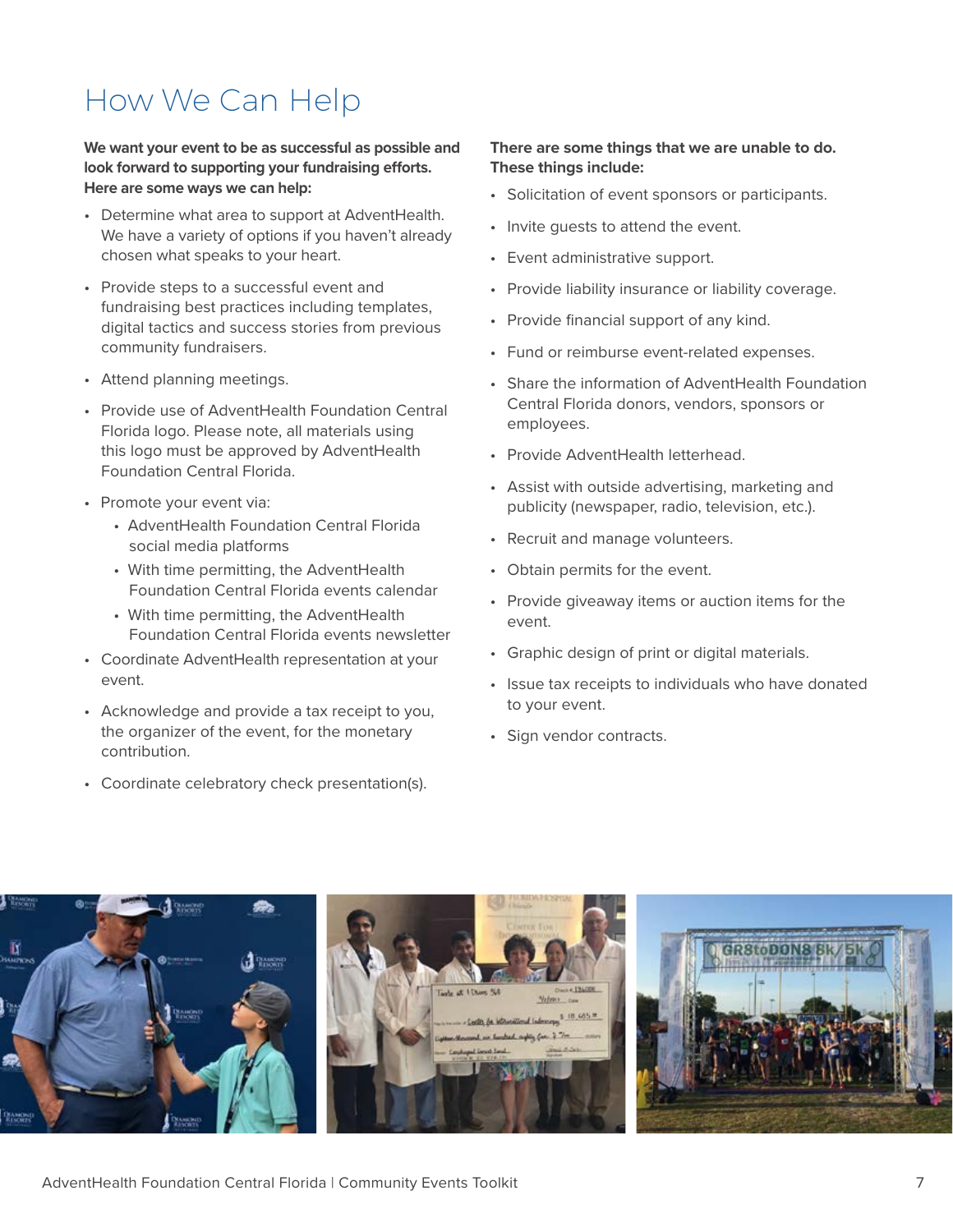## <span id="page-7-0"></span>FAQ's

#### Will I be held responsible for the amount estimated on my application?

No, you will not be held responsible for the donation total estimate on your application. The amount listed is for internal reference only. Any amount raised is greatly appreciated. View our **[Community Event](#page-18-0)  [Application](#page-18-0)**.

#### Can supporters donate to my event online?

Yes, supporters can donate online. Please contact our team, and we will help you set up an online giving page.

### I currently work with a member of AdventHealth Foundation Central Florida who is not on the Special Events team. May I work with him/her on the event?

We do understand it is best to have one point of contact, but to better our fundraising efforts, all community events will be processed through the Special Events team to ensure accuracy, efficiency and consistency.

#### If I am holding the same annual event, will I need to resubmit an application?

Yes, you will need to resubmit an application each year you plan to host your event. All print materials will still need to be approved by AdventHealth Foundation Central Florida. Resubmit your application, **[here.](#page-18-0)**

### Will AdventHealth Foundation Central Florida provide speakers or educational materials for my fundraiser?

AdventHealth Foundation Central Florida will do its best to coordinate speakers and materials for your event, based on availability.

### What can we give people who made donations for tax purposes?

Community event organizers cannot use AdventHealth Foundation Central Florida's tax exempt status in conjunction with the event. We can provide an authorization letter confirming your full donation once fees are collected. AdventHealth Foundation Central Florida can not provide tax receipts or letters to your event sponsors or attendees.

### Can someone from AdventHealth Foundation Central Florida help me plan my event?

Due to the large number of events and a limited number of staff, the AdventHealth Foundation Central Florida staff are unable to assist in planning community events. We are happy to provide guidance for your event!

#### Can we have a check presentation at AdventHealth?

Yes, we will arrange a check presentation to be held at an AdventHealth location after your event has concluded.

### Can I choose which area at AdventHealth my event will benefit?

Yes, 100% of your gift's proceeds will directly benefit any area at AdventHealth you choose.

### Are there any restrictions on the type of events we can hold?

AdventHealth Foundation Central Florida's fundraising activities are conducted in keeping with our core values and mission. Community events should abide by those same standards.

AdventHealth does not support the use of alcohol, tobacco or games of chance (lottery, raffle, sweepstakes and drawings). The use of the AdventHealth logo on collateral that includes alcohol, alcohol sales, tobacco and/or gambling is not permitted.

Fundraisers should not compete with AdventHealth Foundation Central Florida events or activities.

### Will AdventHealth Foundation Central Florida provide volunteers for my event?

While we appreciate your efforts in raising funds for AdventHealth, we are unable to commit to recruiting volunteers for your event.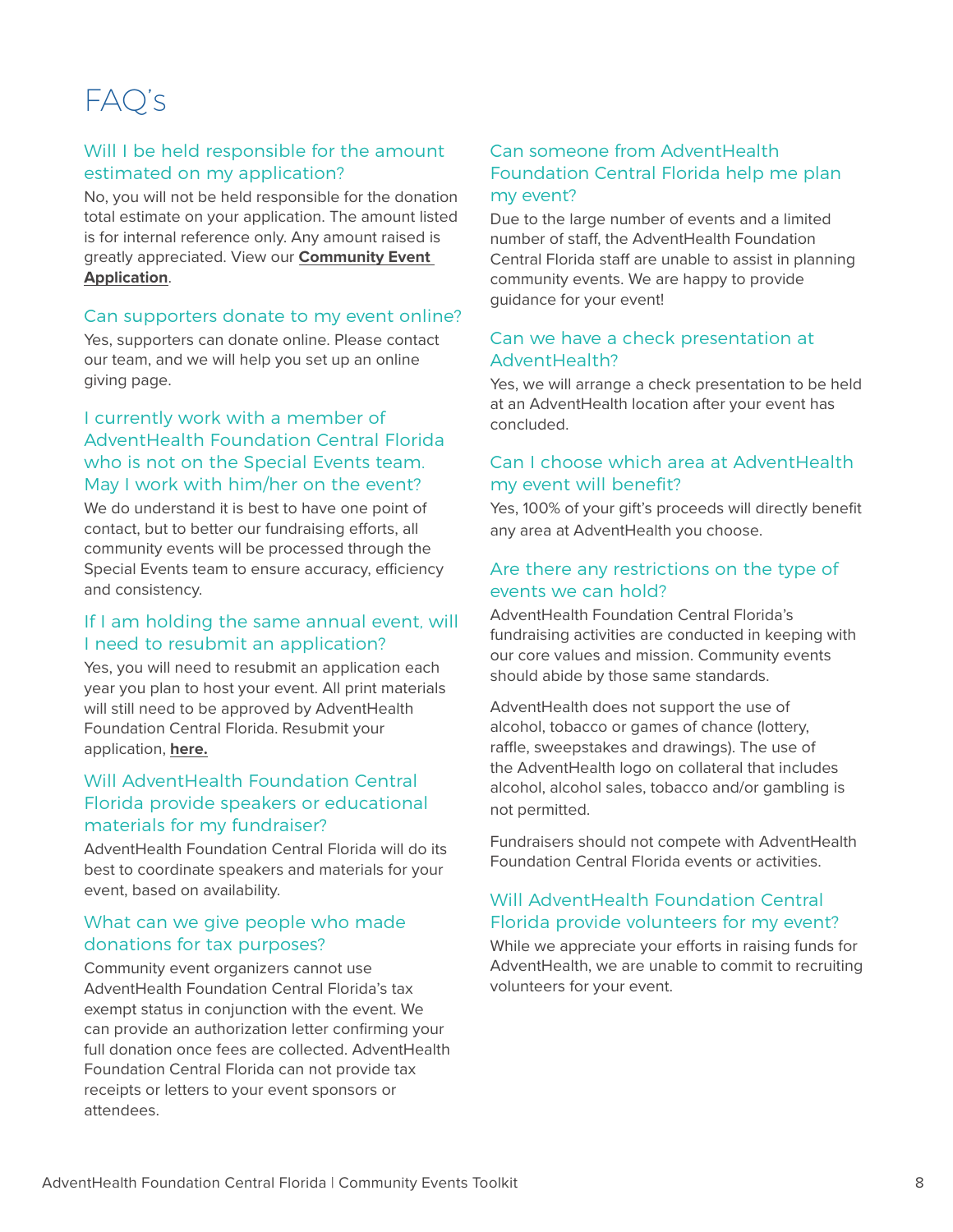## <span id="page-8-0"></span>Areas To Support

By supporting AdventHealth Foundation Central Florida, you can select where your dollars will make an impact. Please look at the list below and select the area you wish to support:

- AdventHealth for Children
- AdventHealth
	- Apopka
	- Altamonte Springs
	- Celebration
	- East Orlando
	- Kissimmee
	- Orlando
	- Winter Park
	- Winter Garden
- Cancer
- Cardiovascular
- Diabetes
- Global Missions
- Hospice
- Neuroscience
- Sharing Smiles
- Translational Research
- Transplant
- AdventHealth University
- Greatest Need
- Other





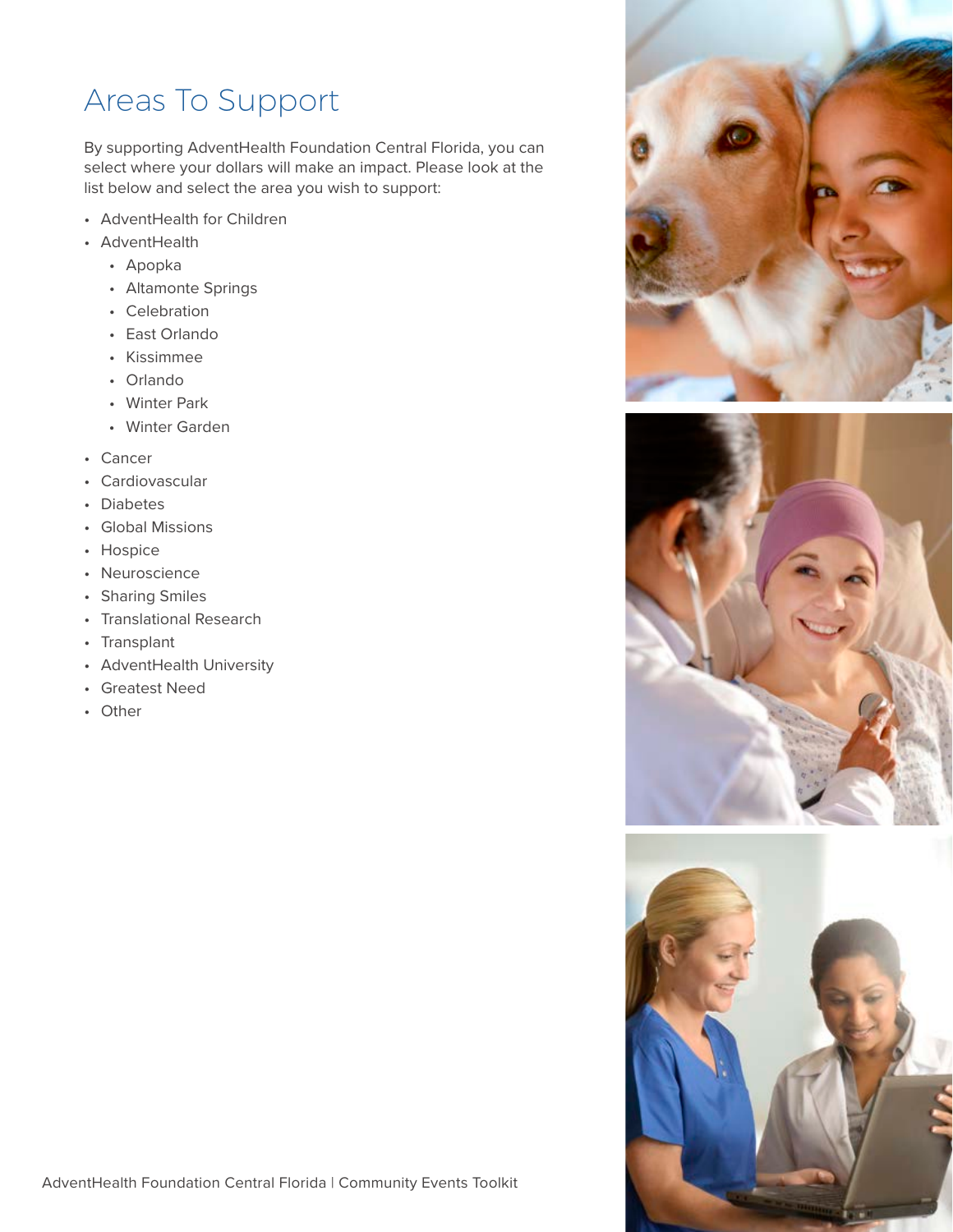## <span id="page-9-0"></span>Fundraising Ideas

- Art Exhibition
- Auction
- Bake Sale
- Ball Games
- Bike Ride
- Bingo
- Birthday
- Bowling Tournament
- Car Show
- Car Wash
- Church Fundraiser
- Coin Drive
- Concert
- Cooking Party
- Craft Sales
- Dance Marathon
- Dine Out for a Cause
- Dinner Party
- Donations in lieu of Special Occasions
- Dress Down Day
- Fashion Show
- Fishing Tournament
- Fitness Class
- Fun Run
- Gala
- Game Night
- Garage Sale
- Golf Tournament
- Holiday Party
- Ice Cream Social
- Jeans Day/Jersey Day
- Lemonade Stand
- Luncheon
- Paint Night
- Pancake Breakfast
- Restaurant or Retail Partnership
- Round-Up
- School Fundraiser
- Sports Tournament
- Talent Show
- Tennis Tournament
- Walk-a-Thon
- Yard Sale

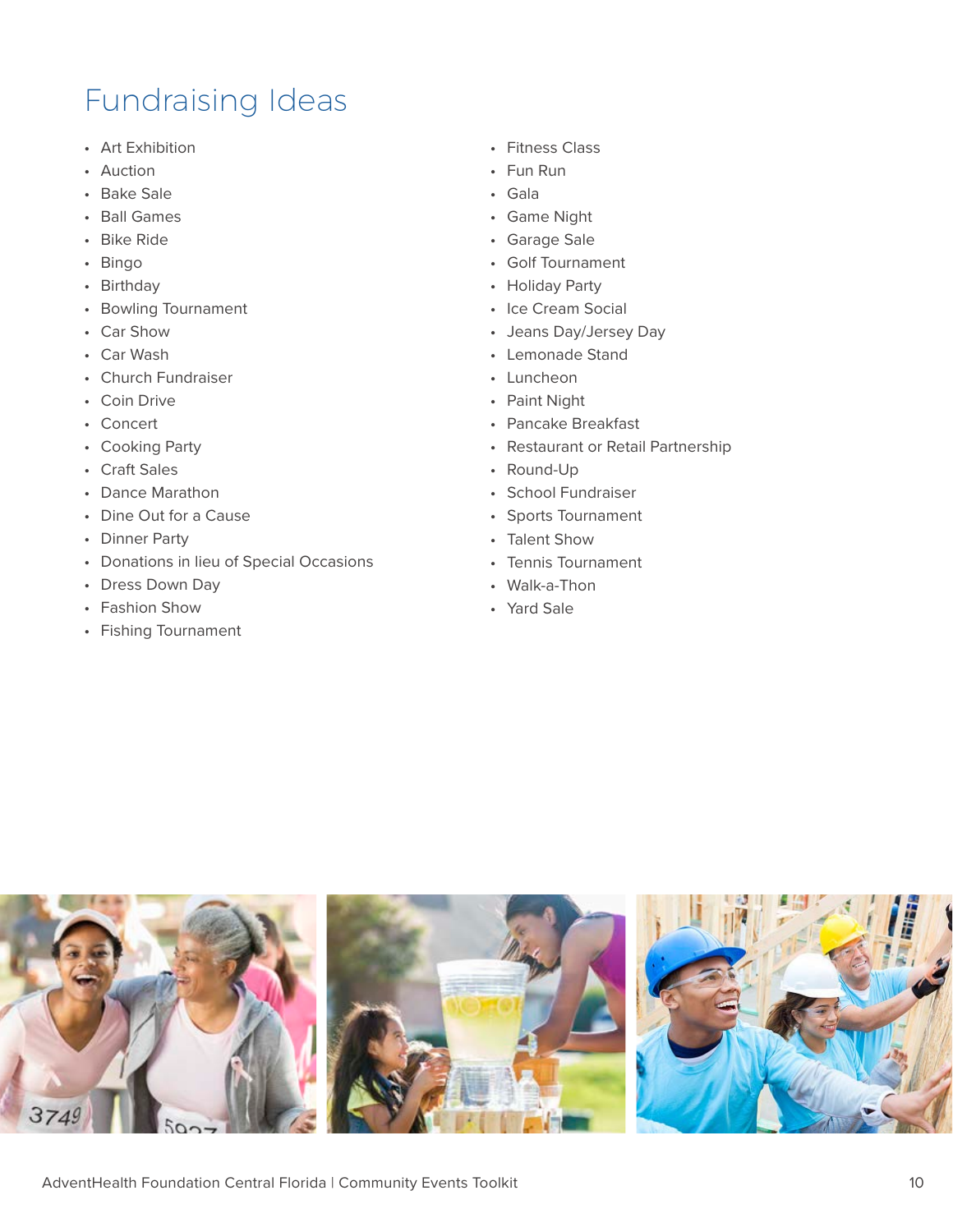## <span id="page-10-0"></span>Sample Action Plan

## $\square$  6-12 months before the event

- $\Box$  Decide on the type of event you would like to hold
- $\Box$  Secure your date
- □ Secure your venue
- $\Box$  Research competing events in your area
- $\Box$  Recruit a volunteer committee and set-up regular meetings
- $\Box$  Set fundraising goals and develop your event budget, including expenses
- $\Box$  Register your event with AdventHealth Foundation Central Florida
- $\Box$  Develop sponsorship information
- $\square$  Send out letters to people/businesses for sponsorships/donations
- $\Box$  Develop a promotion strategy
- □ Create marketing collateral
- $\Box$  Apply for any applicable license and permits

### $\square$  3-5 months before the event

- $\Box$  Develop your invitation list
- $\square$  Send out materials to promote your event
- $\Box$  Contact local newspapers, radio stations and companies with digital signs to promote and provide coverage at your event
- □ Invite any local VIPs (i.e.: Mayors, Celebrities)
- $\Box$  Create a list of volunteer needs and start recruiting volunteers
- $\Box$  Order event supplies

## $\Box$  1-2 months before the event

- $\Box$  Determine any speakers you would like for your event
- $\Box$  Arrange for photography/videography for the event
- $\Box$  Create a run of show (timeline)

### $\Box$  1 week before the event

- ཎ Connect with volunteers and confirm roles and event details
- $\Box$  Confirm event details with venue

### $\square$  Day of event

- $\Box$  Arrive early for set-up and cover any last-minute details
- $\Box$  Record all donations and ticket sales
- $\Box$  Audio/visual check
- $\Box$  Enjoy your event!

### $\Box$  After the event

- $\Box$  Deposit funds raised
- $\Box$  Pay all outstanding expenses
- $\Box$  Send thank you letters to guests, sponsors and volunteers
- $\Box$  Debrief with your committee
- $\Box$  Send proceeds and photos to AdventHealth Foundation Central Florida
- $\Box$  Begin to plan for next year!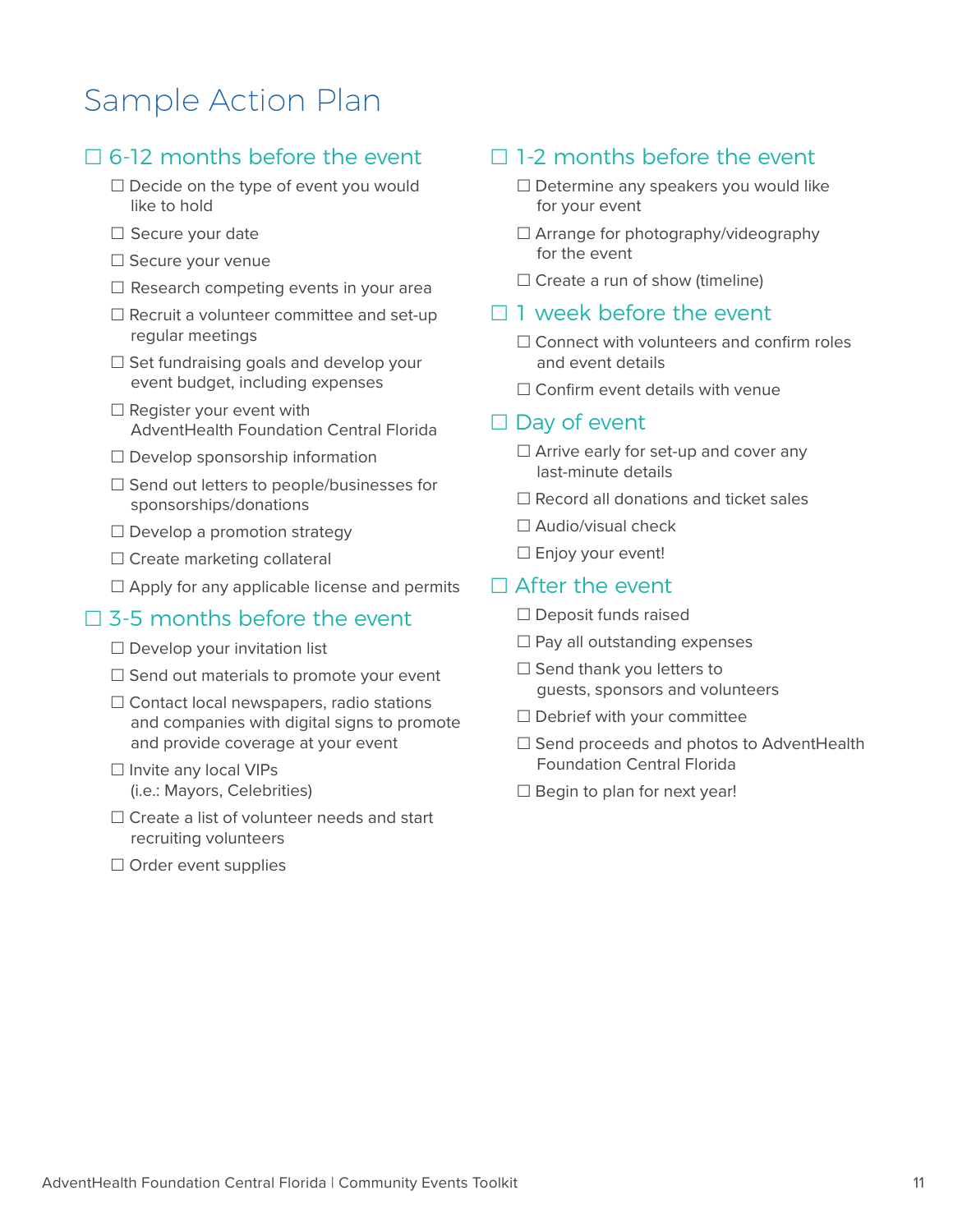## <span id="page-11-0"></span>Charity Walk/Run Action Plan

## $\square$  6-12 months before the event

- $\Box$  Identify local race company if needed
- $\Box$  Identify your spend and income budget in order to measure success
- $\Box$  Reserve date and location
- $\Box$  We recommend that race sites launch 5-6 months before the event date
- $\Box$  Create sponsorship packet, registration form, event page and waiver
- $\Box$  Submit permit applications
- $\Box$  Get event insurance

## $\square$  3-5 months before the event

- $\square$  Set goals
- $\Box$  Determine race entry fee and sponsorship levels
- $\Box$  Identify and solicit sponsorships
- $\Box$  Determine race participant audience (where will the attendees come from, who will be invited and how will the race be promoted)
- $\Box$  Identify volunteers
- $\Box$  Announce event through various marketing channels (blog post, social media marketing, email marketing, flyers, etc.)
- □ Measure and map 5K route

### $\square$  2 months before the event

- $\Box$  Secure race winner awards (gift cards, trophy, etc.)
- $\Box$  Draft and sign written agreement with sponsors
- $\Box$  Propose food and drink sponsorships to grocers and restaurants
- $\Box$  Send email and social media post reminders to donors and potential participants
- $\Box$  Order race medals
- $\Box$  Reserve course equipment (barriers, timing equipment, sound system, etc.)
- $\Box$  Reserve stand-by ambulance
- $\Box$  Contact schools and churches for volunteer applicants
- $\Box$  Determine packet pickup location and packet pickup volunteers

### $\Box$  1 month before the event

- $\Box$  Finalize food and drink sponsors
- $\Box$  Reserve portable toilets
- □ Order t-shirts
- □ Order race bibs
- $\Box$  Submit event to local publications
- $\square$  Set event day schedule (races, activities, awards, etc.)
- $\Box$  Order banners and signs
- $\Box$  Confirm and email volunteers about working the event
- □ Create volunteer schedule (event prep, setup, during event, clean-up, etc.)
- $\Box$  Buy and prepare first aid kit and supplies
- $\Box$  Promote your 5K at other community events (street fairs, other runs, etc.)

## $\Box$  1 week before the event

- $\Box$  Organize and schedule staff for packet pick-up
- $\Box$  Print race day registration forms
- $\Box$  Print list of pre-registered
- $\Box$  Determine how participants will locate their finish time (posted at the event or online)
- $\Box$  Heavy social media presence
- $\Box$  Promote on local news and radio
- $\Box$  Final check that you have everything
- $\Box$  Enjoy your charity walk/run

### $\Box$  After the event

- $\Box$  Deposit funds raised
- $\Box$  Pay all outstanding expenses
- $\Box$  Send thank you letters to guests, sponsors and volunteers
- $\Box$  Debrief with your committee
- $\Box$  Send proceeds and photos to AdventHealth Foundation Central Florida
- $\Box$  Begin to plan for next year!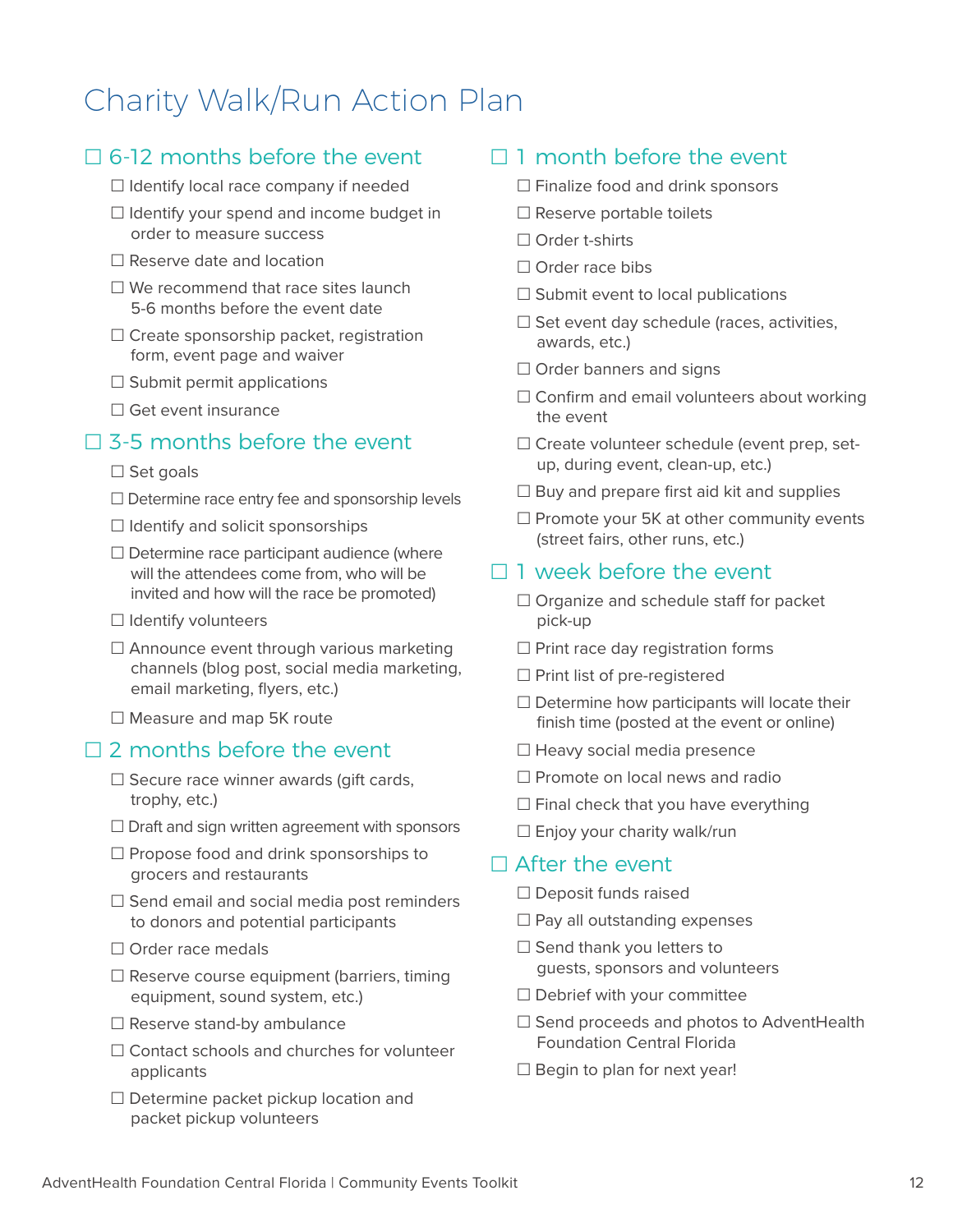## <span id="page-12-0"></span>Budget Template

| <b>Event Functions</b>        | <b>Projected Cost</b> | <b>Actual Cost</b> |
|-------------------------------|-----------------------|--------------------|
| <b>Event Site/ Facility</b>   |                       |                    |
| <b>Rental Fee</b>             |                       |                    |
| Permit(s)/License             |                       |                    |
| <b>Subtotal</b>               |                       |                    |
| <b>Rentals</b>                |                       |                    |
| Tables/Chairs/Tents           |                       |                    |
| Linens                        |                       |                    |
| <b>Subtotal</b>               |                       |                    |
| <b>Food Services</b>          |                       |                    |
| Food                          |                       |                    |
| <b>Beverages</b>              |                       |                    |
| <b>Subtotal</b>               |                       |                    |
| <b>Promotion/Advertising</b>  |                       |                    |
| Newspapers/Magazines          |                       |                    |
| Flyers                        |                       |                    |
| Emails                        |                       |                    |
| Radio                         |                       |                    |
| Subtotal                      |                       |                    |
| <b>Misc. Costs</b>            |                       |                    |
| Entertainment                 |                       |                    |
| <b>Event Decor</b>            |                       |                    |
| Parking                       |                       |                    |
| <b>Extra Supplies</b>         |                       |                    |
| Postage                       |                       |                    |
| <b>Subtotal</b>               |                       |                    |
| <b>Total Expenses</b>         |                       |                    |
| Income                        |                       |                    |
| <b>Booth Space Sales</b>      |                       |                    |
| <b>Ticket Sales/Admission</b> |                       |                    |
| Sponsors                      |                       |                    |
| Donations                     |                       |                    |
| Merchandise                   |                       |                    |
| Auction                       |                       |                    |
| Other                         |                       |                    |
| <b>Total Income</b>           |                       |                    |
| <b>Total Net Income</b>       |                       |                    |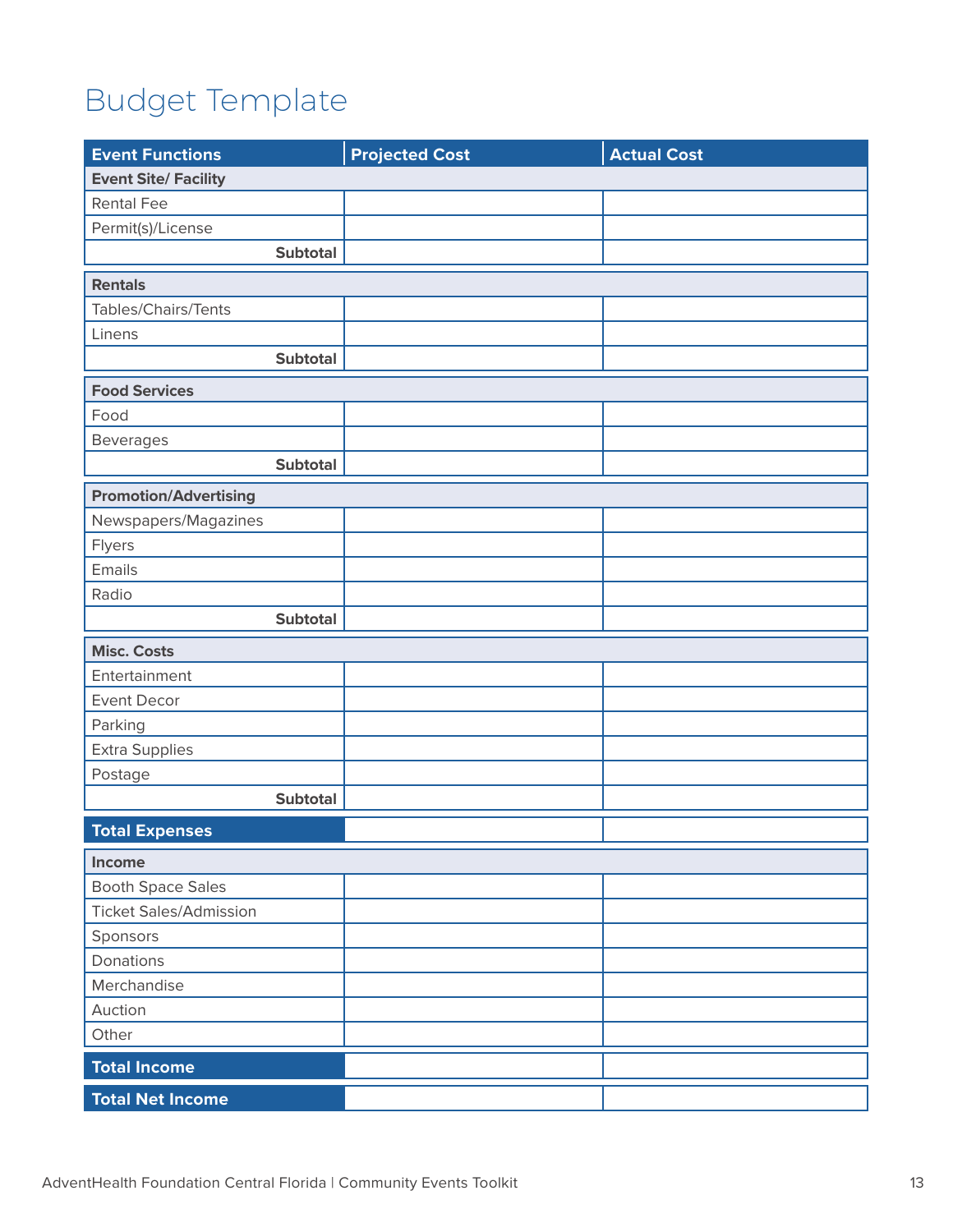## <span id="page-13-0"></span>Online Fundraising Tips

AdventHealth Foundation Central Florida has a great resource for you to collect online donations for your upcoming event. Start your online fundraiser **[here](http://floridahospital.me/site/TR?fr_id=1070&pg=entry)**.

## □ Step 1: Plan Your Event

You can donate any celebration including your birthday, a movie night or a volleyball tournament. You can select a beneficiary at AdventHealth close to your heart.

## □ Step 2: Set Up Your Page

Add your picture and information about your event. Include the area of AdventHealth you're supporting. You can set a fundraising goal based on your event and how many people you think will join you.

## □ Step 3: Invite Your Friends

Share your event and spread the word about what you're doing to support your community. All the gifts you receive will directly benefit the area at AdventHealth you selected.

Here are a few tips to get you started with your online fundraiser. We're here to help if you need any support.

### j Make a Donation

The best way to show your passion toward the cause you have chosen is to make a gift yourself. Once you've set your goal, make the first gift to your page. Even a small gift helps increase your fundraising thermometer.

## Use Your Social Networks

Your friends and family are more likely to join you if you ask them directly. Share your page on social media sites like Facebook, Twitter and Instagram. Keep your fundraiser on their minds by sharing early and often. The more you tell your friends about what you're doing to provide hope and healing at AdventHealth, the more people will join you.



## Personalize Your Page

No one can tell your story as well as you can. Update your photo and share your story. Tell your friends and family what you're doing to fundraise and why you're supporting AdventHealth. We can provide sample copy to help you start.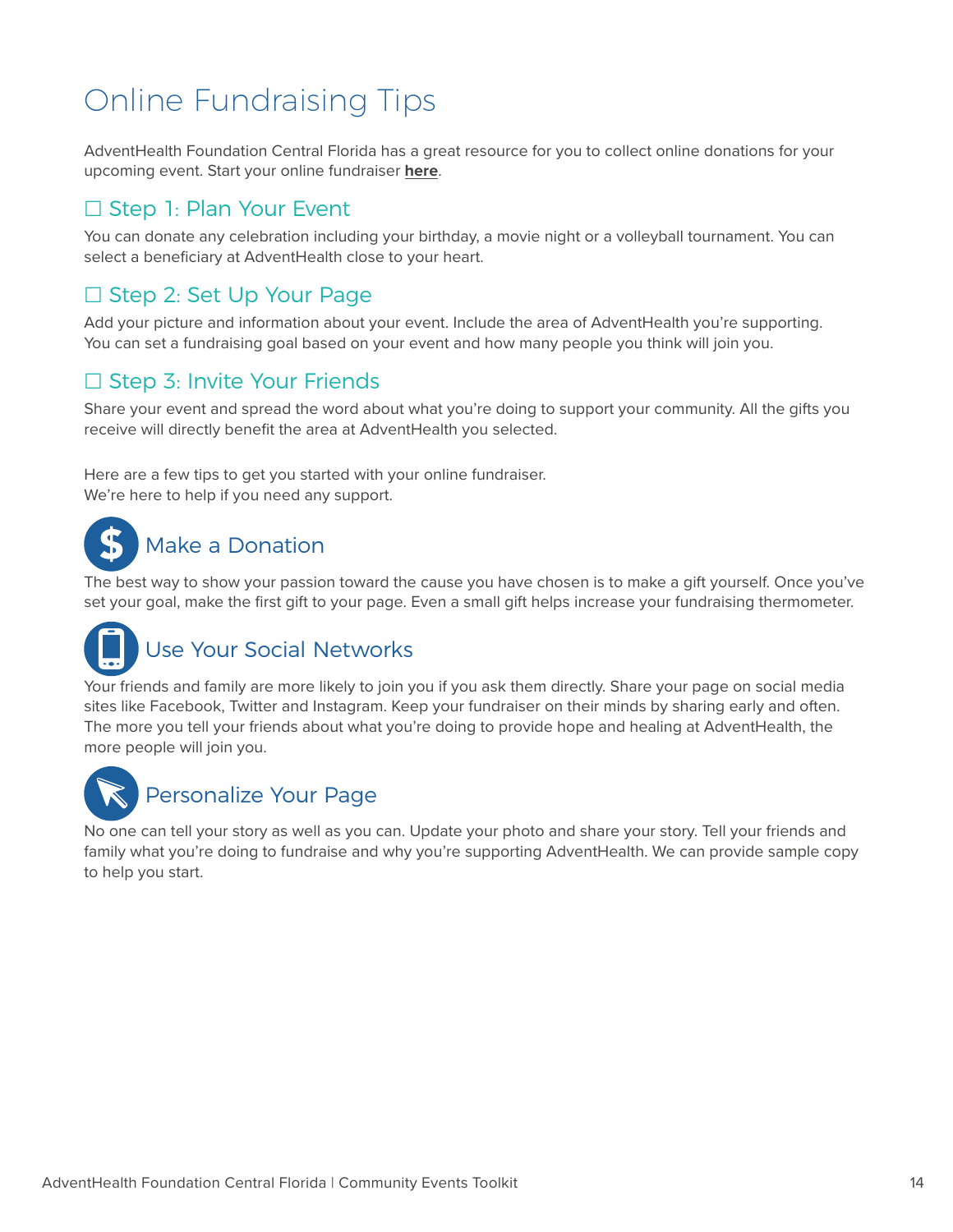## <span id="page-14-0"></span>Digital Media Guide

Once you have a date, time, place, your ideal attendee, and the mission of your event solidified, the AdventHealth Foundation Central Florida digital media team will provide a toolkit with templated posts and graphics to kick off your social media marketing strategy. In the meantime, get familiar with some best practices on social media below. As always, think through who your audience is and which platform they would likely use.



#### Promotion:

- Create a Facebook Event: Invite your friends, family and potential attendees to receive event updates and real-time information. Be sure to leave your Facebook event open for additional attendees and link back to your online fundraising page.
- When creating your event, list **@AdventHealthFoundationCentralFlorida** as a co-host of your event page.
- Create a Facebook Group: If your event is held annually, this is a good option to keep your dedicated attendees engaged all year long. For best results, keep your Facebook Group open.
- In posts, use your event hashtag and tag **@AdventHealthFoundationCentralFlorida,** so our team can engage with your content appropriately.
- Whenever you can, use a video, an image or a link that has an image, to drive more reach to your event. If you've been approved by Facebook as a nonprofit, utilize the fundraising feature's "donate now" button to collect donations on specific posts.
- To start a fundraiser on Facebook through AdventHealth Foundation Central Florida, click **[here](https://www.facebook.com/fund/AdventHealthFoundationCentralFlorida/)**. Facebook fundraisers are a great virtual tool for those who might not be able to attend your event, but still want to give back to the cause. This tool is often used when people want to give back on their birthday, generate a virtual 5K or donate to a event supporting their favorite charity.

#### Day of Event:

• If appropriate, live stream your event to encourage virtual donations. You can also use the stories feature on Facebook to showcase your event for 24 hours after posting the footage. Be sure to save this content and use it as your sizzle reel for next year's event!

#### After the Event:

- Thank your attendees, share how much you raised, and highlight any photos and imagery taken during the event.
- Encourage people to sign up for next year's event!



- Create your free YouTube account.
- Upload your video and promote through Facebook, Twitter and other digital channels.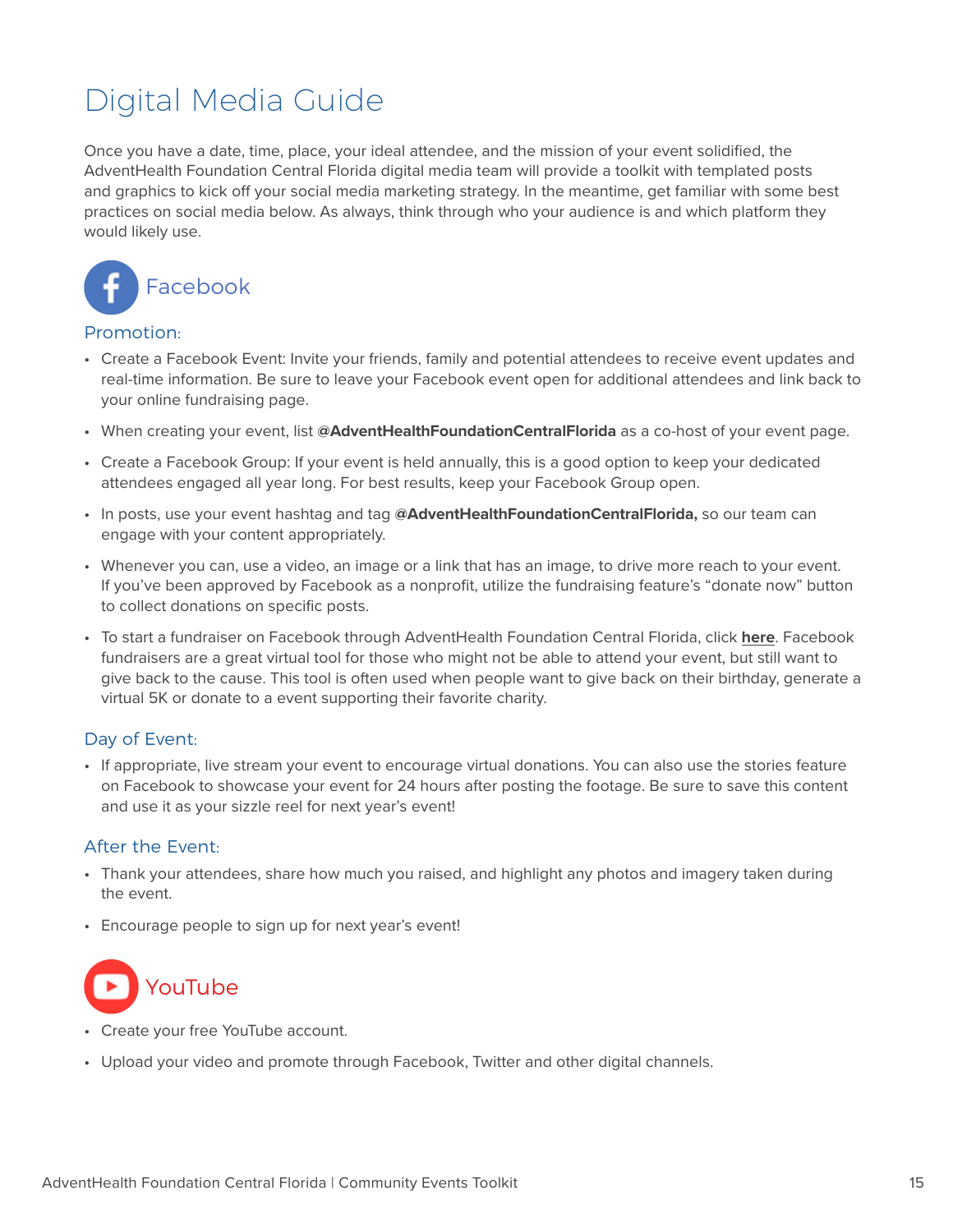## Digital Media Guide



#### Promotion:

- Create a specific Twitter account for your event.
- Establish a following by engaging with relevant hashtags, influential people/companies who might be interested in your event, and relevant causes.
- In tweets, use your event hashtag and tag **@AHFoundationCFL**, so our team can engage with your content appropriately.

### Day of Event:

- Live tweet event updates and happenings to keep your audience aware of real-time information.
- Remember to use your hashtag. You could be trending!
- Engage, like and retweet with your audience while they're still at your event.

#### After the Event:

- Thank your attendees and share how much you raised.
- Encourage people to sign up for next year's event.



#### Promotion:

- Create a specific Instagram account for your event.
- In posts, use your event hashtag and tag **@AdventHealthCFL,** so our team can engage with your content appropriately.
- To generate buzz before, during and after your event, utilize strong imagery relevant to your event. Use hashtags of phrases or words that would describe your event and the people you're trying to attract.

#### Day of Event:

- If appropriate, live stream your event to encourage virtual donations. You can also use the stories feature on Instagram to showcase your event for 24 hours after posting the footage. Be sure to save this content and use it as your sizzle reel for next year's event.
- The stories feature is a great tool as it allows you to place tags and links out to people, companies and websites.

#### After the Event:

- Thank your attendees and share how much you raised.
- Encourage people to sign up for next year's event by posting clips from your story.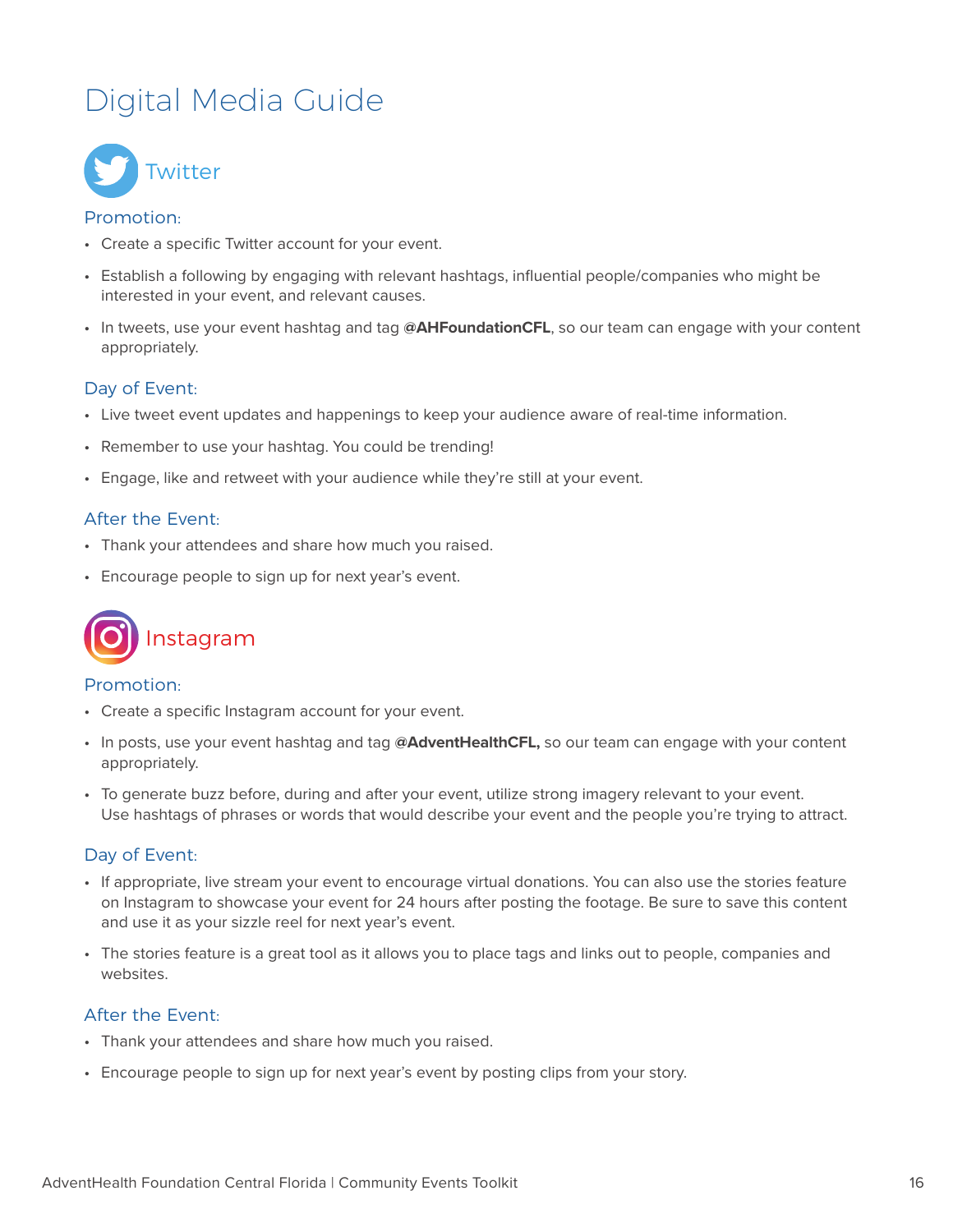## <span id="page-16-0"></span>Brand Guide

## Boilerplate Language

AdventHealth Foundation Central Florida is a tax-exempt, community benefit organization, providing exceptional health care. We create excellence through partnerships with thousands of people who give in different ways. Generosity has been part of our legacy since AdventHealth was founded in 1908. Join us as we continue to dedicate ourselves to the great purpose of providing hope and healing for people in our community and beyond. We invite you to experience how generosity heals.

## Logo Usage

- Always use a logo provided by AdventHealth Foundation Central Florida. You will be authorized for the use of AdventHealth's logo only after you sign our Community Event Application.
- Do not make the logo any other colors and keep the logo proportions accurate when resizing.
- All materials must clearly indicate that AdventHealth is the beneficiary rather than a host or sponsor and must be approved by AdventHealth Foundation Central Florida prior to publishing.
- When using the word "benefiting", please include only one "t".
- AdventHealth Foundation Central Florida logo may be used up to 30 days after your event. After this time, remove logos from any materials.

### Two-color Logo

The standard two-color logo with the name "AdventHealth" in **Pantone 7691 C** should be used in all four-color printed pieces. For a four-color piece, change **Pantone 7691 C** to a process (CMYK) color.

#### One-color Logo

The 100 percent black logo is the standard logo for black and white pieces and also may be used on outdoor advertising.

#### One-color Reversed Logo

A white reversed-out logo should be used on dark, contrasting-colored backgrounds.

#### Spacing

The area of non-interference equals the height of the capital "A"

#### **Size**

**Print and Digital:**The AdventHealth Foundation Central Florida logo should be no smaller than 1.4 inches wide in print or 25 pixels high in digital.





**Advent Hea Foundation | Central Florida** 





Minimum size: Print: 1.4 inches wide Digital: 25 pixels high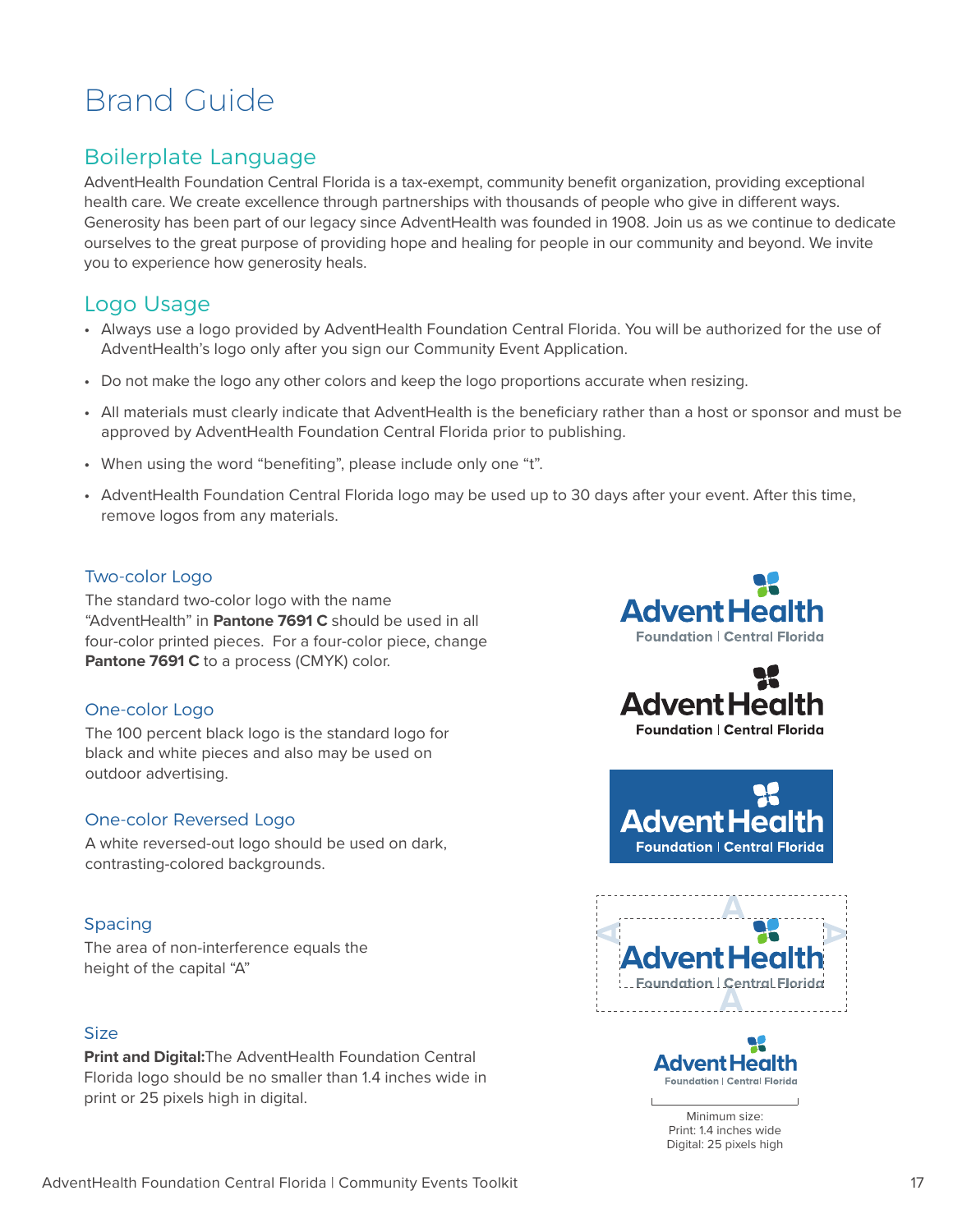# <span id="page-17-0"></span>Contact Us

Thank you for your interest in organizing a community event. We're very eager to kick-start your fundraising event and provide you with the tools and resources necessary to achieve success. Applications to begin fundraising can be found by clicking the following links:

- **[Community Event Application](#page-18-0)**
- **[Round Up/Give Back Application](#page-20-0)**
- **[Community Event Donation Submission Form](#page-21-0)**

**Please contact Emily Allen at emily.allen@adventhealth.com or 407-303-9590 with any questions you might have.**

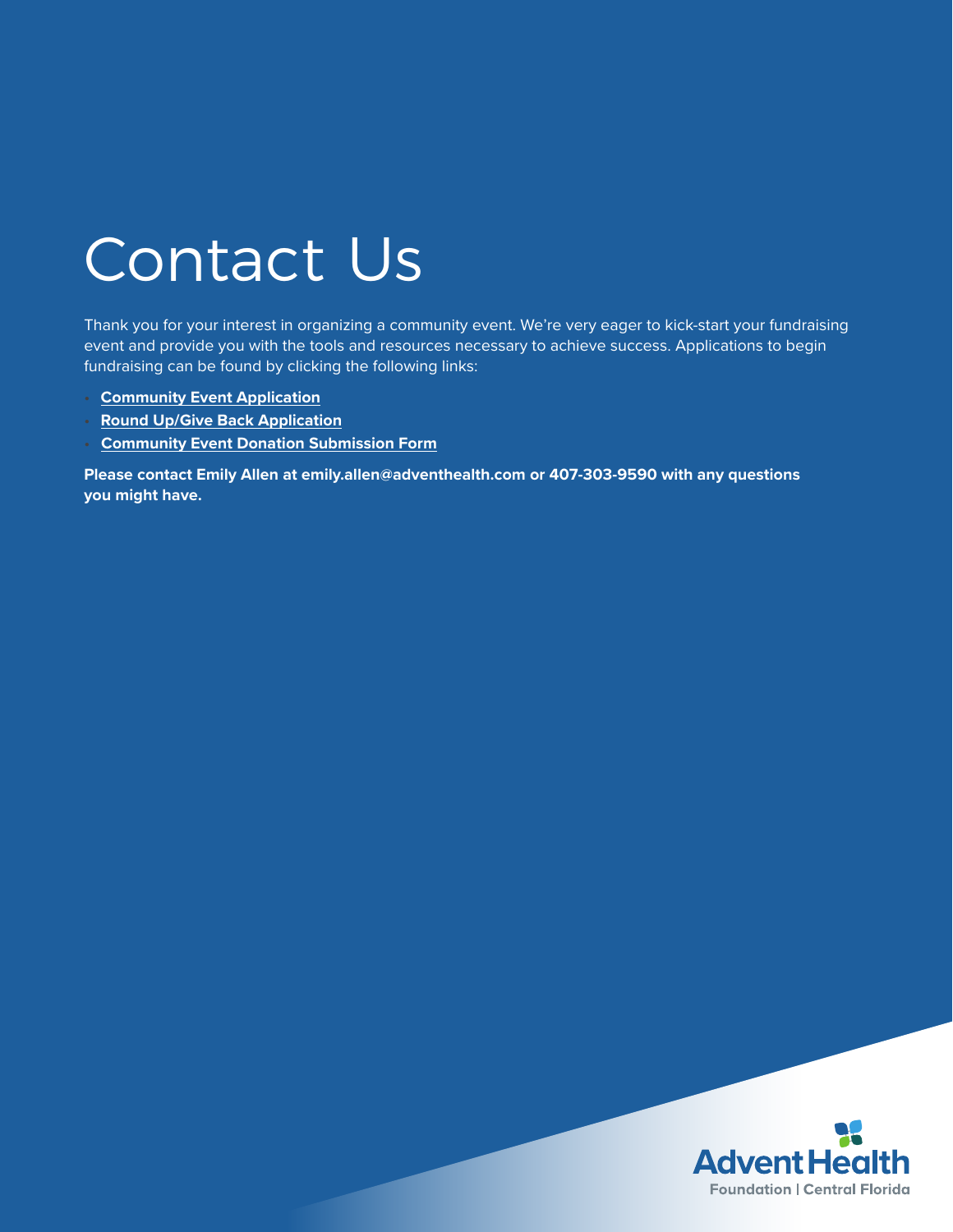## <span id="page-18-0"></span>Community Event Application

*Please email your completed form to emily.allen@adventhealth.com.* 

## Contact Information

| <b>Event Information</b>                                                                                                                                                                 |  |  |                                                                                                                                                                                                              |  |  |  |
|------------------------------------------------------------------------------------------------------------------------------------------------------------------------------------------|--|--|--------------------------------------------------------------------------------------------------------------------------------------------------------------------------------------------------------------|--|--|--|
|                                                                                                                                                                                          |  |  |                                                                                                                                                                                                              |  |  |  |
|                                                                                                                                                                                          |  |  | Event start date: _______________________________ Event end date: ________________________ Ongoing event? □ YES □ NO                                                                                         |  |  |  |
|                                                                                                                                                                                          |  |  |                                                                                                                                                                                                              |  |  |  |
|                                                                                                                                                                                          |  |  |                                                                                                                                                                                                              |  |  |  |
|                                                                                                                                                                                          |  |  | ,我们也不会有什么。""我们的人,我们也不会有什么?""我们的人,我们也不会有什么?""我们的人,我们也不会有什么?""我们的人,我们也不会有什么?""我们的人                                                                                                                             |  |  |  |
|                                                                                                                                                                                          |  |  | ,我们也不会有什么。""我们的人,我们也不会有什么?""我们的人,我们也不会有什么?""我们的人,我们也不会有什么?""我们的人,我们也不会有什么?""我们的人                                                                                                                             |  |  |  |
|                                                                                                                                                                                          |  |  | ,我们也不能在这里的时候,我们也不能在这里的时候,我们也不能不能不能不能不能不能不能不能不能不能不能不能不能不能不能。""我们的是,我们也不能不能不能不能不能不能<br>Have you previously held a fundraiser for AdventHealth or AdventHealth Foundation Central Florida? $\Box$ YES $\Box$ NO |  |  |  |
|                                                                                                                                                                                          |  |  |                                                                                                                                                                                                              |  |  |  |
|                                                                                                                                                                                          |  |  |                                                                                                                                                                                                              |  |  |  |
| How will funds be raised at this event? Please check all that apply.<br>□ Admission Fees<br>$\Box$ Auctions<br>$\Box$ Donations<br>$\Box$ Sponsorships<br>$\Box$ Pledges<br>$\Box$ Other |  |  |                                                                                                                                                                                                              |  |  |  |
|                                                                                                                                                                                          |  |  |                                                                                                                                                                                                              |  |  |  |
| Estimated number of participants/attendees: _                                                                                                                                            |  |  |                                                                                                                                                                                                              |  |  |  |

*(Continued)*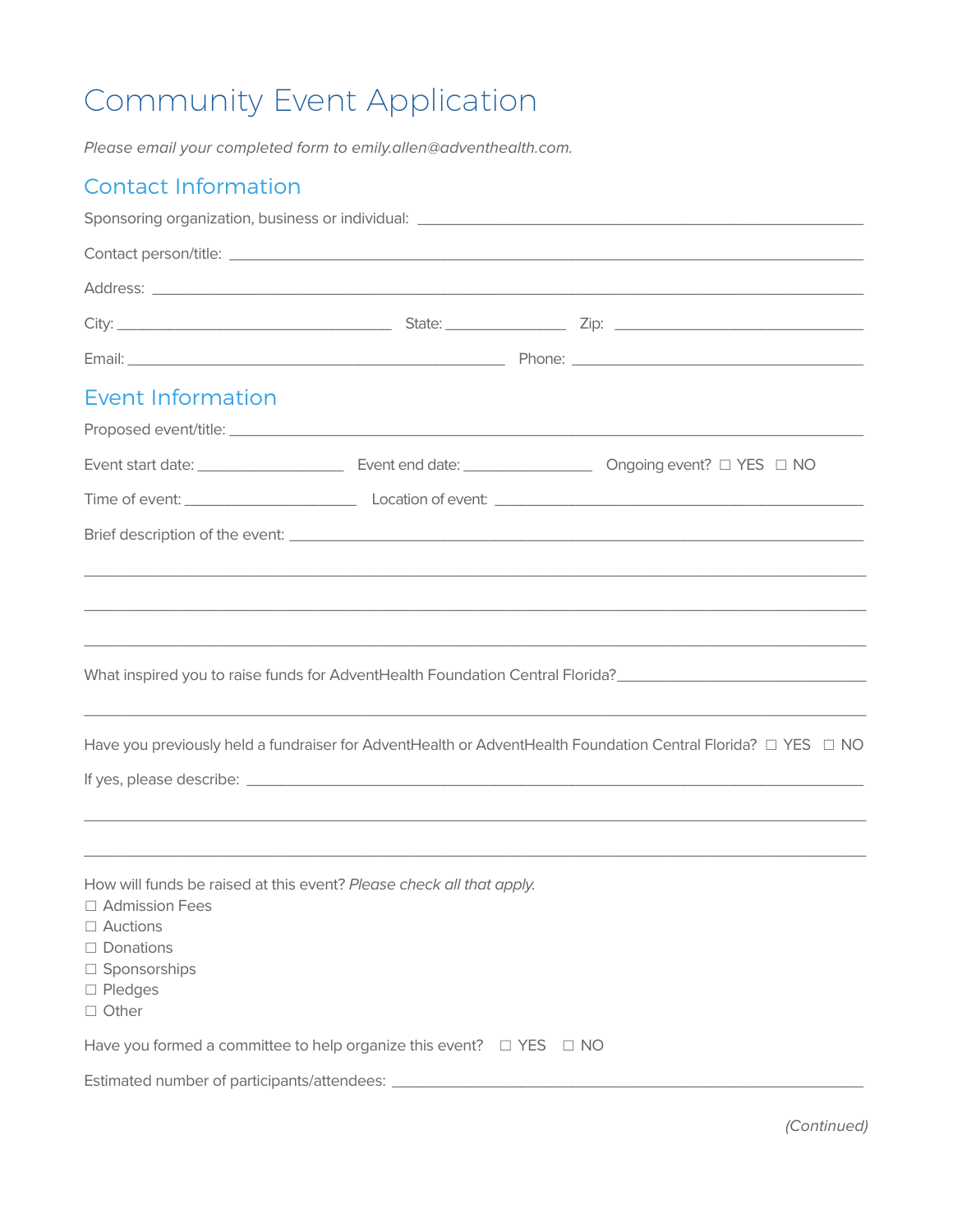## Community Event Application

## Promotional Information

How will you promote this event? *Please check all that apply.*

- □ Social Media
- $\Box$  E-Mails
- □ Promotional Print Materials
- □ Mass Media (Billboards, Radio, Newspaper)
- □ Other

Please give a brief description of your promotional plan: \_\_\_\_\_\_\_\_\_\_\_\_\_\_\_\_\_\_\_\_\_\_

Does your organization plan on using AdventHealth Foundation Central Florida or any AdventHealth names and logos in your promotional materials? □ YES □ NO

\_\_\_\_\_\_\_\_\_\_\_\_\_\_\_\_\_\_\_\_\_\_\_\_\_\_\_\_\_\_\_\_\_\_\_\_\_\_\_\_\_\_\_\_\_\_\_\_\_\_\_\_\_\_\_\_\_\_\_\_\_\_\_\_\_\_\_\_\_\_\_\_\_\_\_\_\_\_\_\_\_\_\_\_\_\_\_\_

**If yes, please note that AdventHealth Foundation Central Florida must approve any and all logo usage prior to use.**

## Financial Information

*Please include a completed copy of your budget worksheet to include anticipated revenues and expenses.* 

Fundraising goal: \$\_\_\_\_\_\_\_\_\_\_\_\_\_\_\_\_\_\_\_\_\_\_\_\_\_\_\_\_ Estimated expenses: \$ \_\_\_\_\_\_\_\_\_\_\_\_\_\_\_\_\_\_\_\_\_\_\_\_\_\_\_

Is AdventHealth Foundation Central Florida the sole beneficiary of proceeds? □ YES □ NO

If no, please list other charitable organizations benefiting from this event: \_\_\_\_\_\_\_\_\_

Funds raised to be designated to (*check for appropriate area)*:

□ General support of AdventHealth Foundation Central Florida

□ Specific area of AdventHealth Foundation Central Florida *(see our* **[Areas to Support](#page-8-0)**)

THE REGISTRATION NUMBER ISSUED BY THE FLORIDA DEPARTMENT OF AGRICULTURE AND CONSUMER SERVICES ("DEPARTMENT") FOR SUNSYSTEM DEVELOPMENT CORPORATION IS CH4118. A COPY OF THE OFFICIAL REGISTRATION AND FINANCIAL INFORMATION MAY BE OBTAINED FROM THE DIVISION OF CONSUMER SERVICES BY CALLING TOLL-FREE WITHIN THE STATE. REGISTRATION DOES NOT IMPLY ENDORSEMENT, APPROVAL, OR RECOMMENDATION BY THE STATE. THE TOLL FREE NUMBER IS 1-800-435-7352.

\_\_\_\_\_\_\_\_\_\_\_\_\_\_\_\_\_\_\_\_\_\_\_\_\_\_\_\_\_\_\_\_\_\_\_\_\_\_\_\_\_\_\_\_\_\_\_\_\_\_\_\_\_\_\_\_\_\_\_\_\_\_\_\_\_\_\_\_\_\_\_\_\_\_\_\_\_\_\_\_\_\_\_\_\_\_\_\_

 $\overline{a_1}$  ,  $\overline{a_2}$  ,  $\overline{a_3}$  ,  $\overline{a_4}$  ,  $\overline{a_5}$  ,  $\overline{a_6}$  ,  $\overline{a_7}$  ,  $\overline{a_8}$  ,  $\overline{a_9}$  ,  $\overline{a_9}$  ,  $\overline{a_9}$  ,  $\overline{a_9}$  ,  $\overline{a_9}$  ,  $\overline{a_9}$  ,  $\overline{a_9}$  ,  $\overline{a_9}$  ,  $\overline{a_9}$  ,

After your event, submit your proceeds to AdventHealth Foundation Central Florida within 60 days and within the calendar year. All donations can be mailed in with one check and made payable to **AdventHealth Foundation Central Florida.**

**Please submit your completed application to 2710 North Orange Avenue Suite 200 Orlando, Florida 32804 or email Emily Allen [at emily.allen@adventhealth.com.](mailto:Emily.Allen@AdventHealth.com)** 

Signature **Example 2018** 

 $Date$   $\qquad$ 

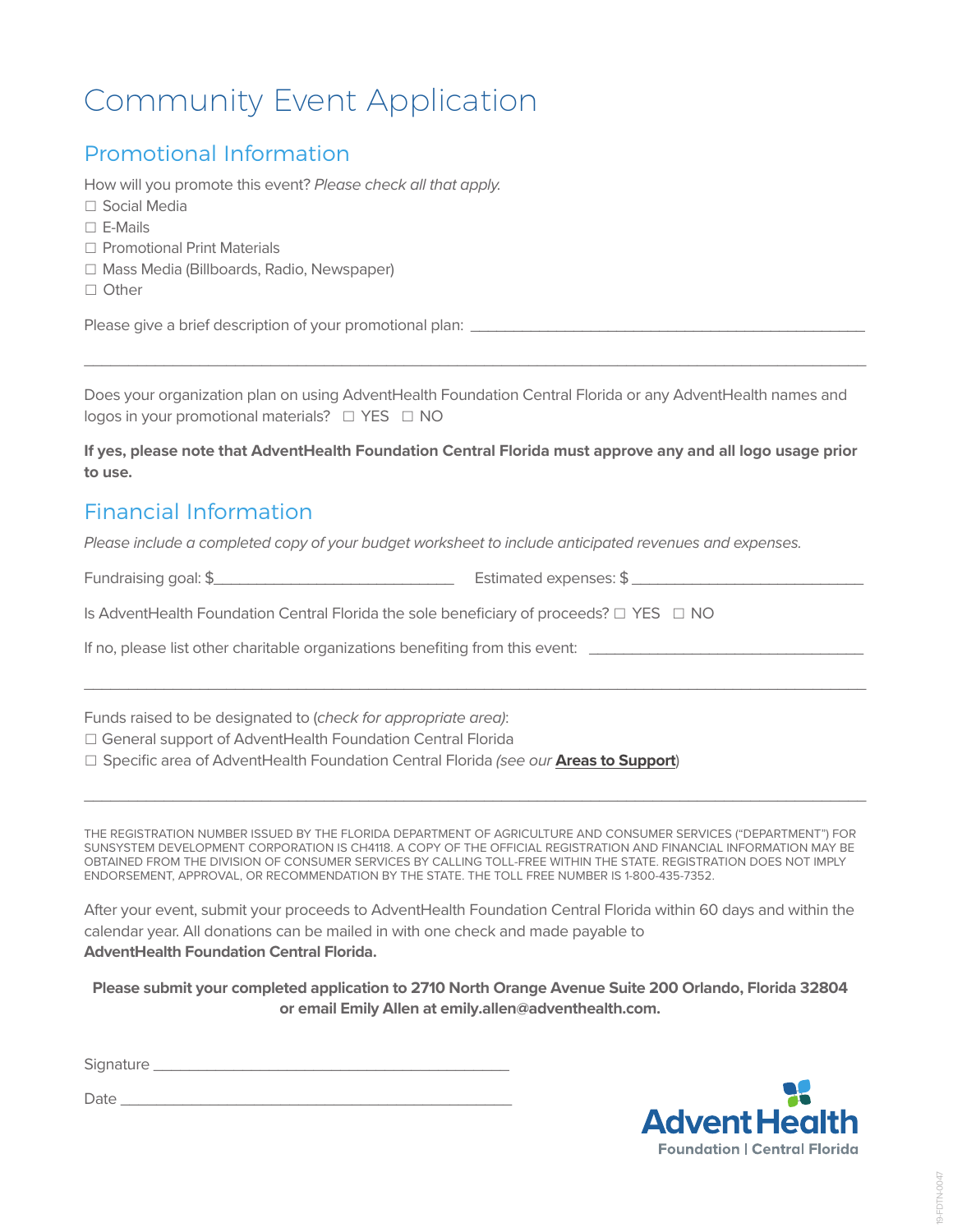## <span id="page-20-0"></span>Round Up/Give Back Application

| How will you collect funds?<br>□ POS System<br>□ Additional Line On Receipt<br>□ Donation Jar/The Square<br>$\Box$ Other                                                                                                                                                                                                                                                                                                                                                   |                                                                                                                                                                                                                                                                                                                                                                                                                                                                                                                                                                                            |
|----------------------------------------------------------------------------------------------------------------------------------------------------------------------------------------------------------------------------------------------------------------------------------------------------------------------------------------------------------------------------------------------------------------------------------------------------------------------------|--------------------------------------------------------------------------------------------------------------------------------------------------------------------------------------------------------------------------------------------------------------------------------------------------------------------------------------------------------------------------------------------------------------------------------------------------------------------------------------------------------------------------------------------------------------------------------------------|
|                                                                                                                                                                                                                                                                                                                                                                                                                                                                            |                                                                                                                                                                                                                                                                                                                                                                                                                                                                                                                                                                                            |
|                                                                                                                                                                                                                                                                                                                                                                                                                                                                            |                                                                                                                                                                                                                                                                                                                                                                                                                                                                                                                                                                                            |
| Funds raised to be designated to (check for appropriate area):<br>□ General support of AdventHealth Foundation Central Florida<br>□ Specific area of AdventHealth Foundation Central Florida (see our <b>Areas to Support</b> )<br>ENDORSEMENT, APPROVAL, OR RECOMMENDATION BY THE STATE. THE TOLL FREE NUMBER IS 1-800-435-7352.<br><b>Central Florida.</b><br><b>AdventHealth Foundation Central Florida</b><br>2710 North Orange Avenue, Suite 200<br>Orlando, FL 32804 | THE REGISTRATION NUMBER ISSUED BY THE FLORIDA DEPARTMENT OF AGRICULTURE AND CONSUMER SERVICES ("DEPARTMENT") FOR<br>SUNSYSTEM DEVELOPMENT CORPORATION IS CH4118. A COPY OF THE OFFICIAL REGISTRATION AND FINANCIAL INFORMATION MAY BE<br>OBTAINED FROM THE DIVISION OF CONSUMER SERVICES BY CALLING TOLL-FREE WITHIN THE STATE. REGISTRATION DOES NOT IMPLY<br>After your event, submit your proceeds to AdventHealth Foundation Central Florida within 60 days and within the<br>calendar year. All donations can be mailed in with one check and made payable to AdventHealth Foundation |
|                                                                                                                                                                                                                                                                                                                                                                                                                                                                            |                                                                                                                                                                                                                                                                                                                                                                                                                                                                                                                                                                                            |
|                                                                                                                                                                                                                                                                                                                                                                                                                                                                            |                                                                                                                                                                                                                                                                                                                                                                                                                                                                                                                                                                                            |

**Please submit your completed application to 2710 North Orange Avenue Suite 200 Orlando, Florida 32804 or email Emily Allen a[t emily.allen@adventhealth.com.](mailto:Emily.Allen@AdventHealth.com)**